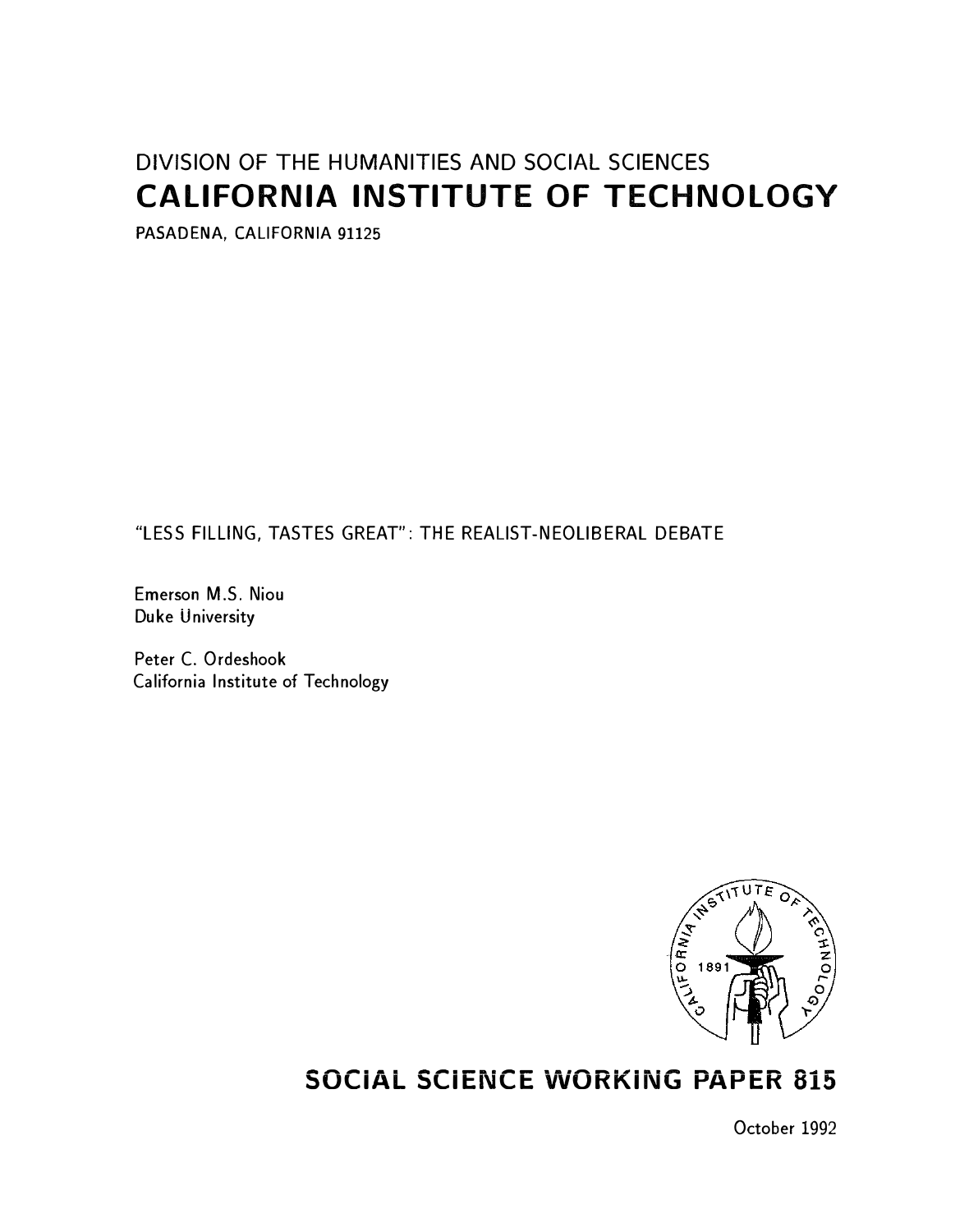# "LESS FILLING, TASTES GREAT": THE REALIST-NEOLIBERAL DEBATE\*

Emerson M.S. Niou Peter C. Ordeshook

## Abstract

This essay examines and reformulates the realist-neoliberal debate. Focusing initially on the issue of the attribution of goals to states, we argue that not only are goals merely the epiphenomena of other things but also that their specification constitutes but a redescription of strategic environments. That is, although an attribution of goals may contribute to our characterization of outcomes, a discussion of them is not central to the development of a theory that explains and predicts the outbreak of conflict and the patterns of cooperation. Instead we argue that the realist-neoliberal debate should be recast so that our central research agenda is the development of substantively specific models that allow us to ascertain how the equilibrium to a game in which states structure international affairs influences the types of issue-specific subgames states play, how countries coordinate to equilibria of different types, how we can characterize the coordination problems associated with different equilibria, how states can enhance the attractiveness of an equilibrium, and how states can signal commitments to the strategies that are part of that equilibrium.

<sup>•</sup>This research was supported in part by a grant from the U.S. Institute of Peace. We aiso wish to acknowledge the helpful comments and criticism of Tom Schwartz, Peter Lange and Joseph Grieco.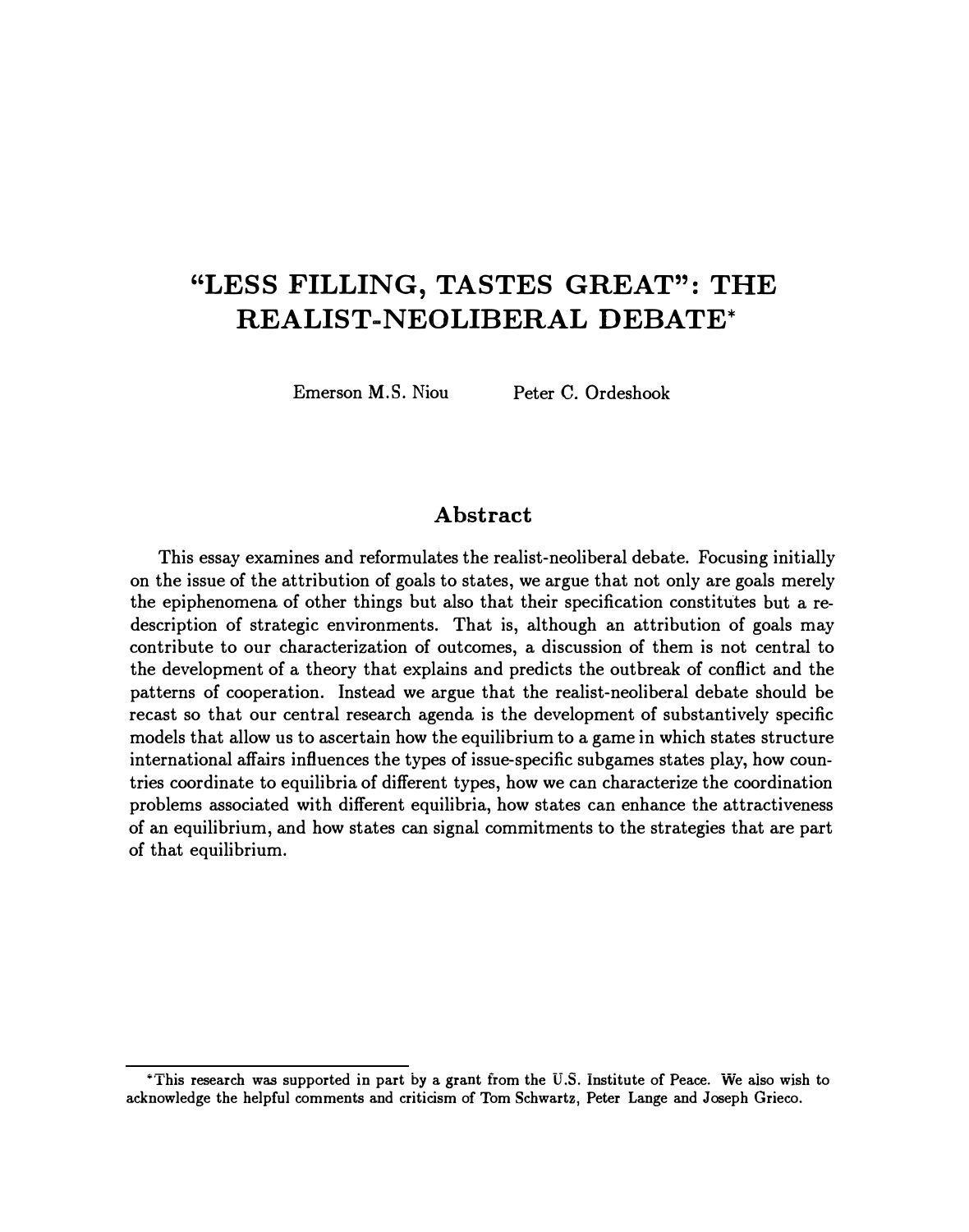#### "Less Filling, Tastes Great": The Realist-Neoliberal Debate

Emerson M.S. Niou and Peter C. Ordeshook

The debate between realists and neoliberal institutionalists focuses on two issues: (I) delineating the goals of countries that best account for their actions, especially patterns of cooperation and conflict; and (2) evaluating the possibility that institutions of various descriptions can ameliorate conflict in an otherwise anarchic environment. Realists argue that although states may be concerned in the long run with absolute welfare, the impossibility of eliminating the threat of conflict forces them when evaluating strategies and outcomes, to be predominantly concerned with relative position as measured by military capability, economic productivity, and the like. This concern with relative position, in turn, attenuates the opportunities for cooperation and the role of institutions as facilitators of cooperation. In contrast, neoliberals, drawing on the lessons of scenarios such as the repeated Prisoners' Dilemma and the myriad instances of actual cooperation in international politics, see less reason for supposing that states are concerned *necessarily* with relative gain, see greater opportunities for cooperation, and see an expanded role for institutions as facilitators of that cooperation.

Despite the energy directed at it, this debate remains unresolved insofar as adherents to each school of thought have not yet acknowledged succumbing to the arguments of the other (although neolibera!s see themselves as having incorporated realist concerns into their reasoning). Thus, out of either frustration or a belief that logical argument cannot refine matters further, some researchers conclude that a resolution can come only from empirical evidence: "the next scholarly task is to conduct tests of the two approaches" (Grieco 1988:503).

This conclusion, though, is premature, in part because we cannot ascertain a critical test of these two approaches. Both sides of the debate speak more in terms of general tendencies than in terms of differentiating hypotheses, and both sides employ a variety of concepts (e.g., power, regime, cooperation, hegemon, relative gain) that, although treated as theoretical primitives, are either too imprecisely defined to allow for the formulation of such hypotheses or are complex constructs with ambiguous empirical referents. This conclusion is premature also because, as we argue in this essay, neither a theoretical nor an empirical focus on state goals can make the decisive theoretical contribution. Understanding the processes of international politics does not require a prior specification of goals -- goals will be endogenous to any theory we develop and epiphenomena of the interplay of more basic theoretical constructs. Moreover, although generality is sought with appeals to ideas drawn from the rational choice paradigm, and game theory in particular, both sides either misconstrue the content of those ideas or draw incomplete and misleading implications from them.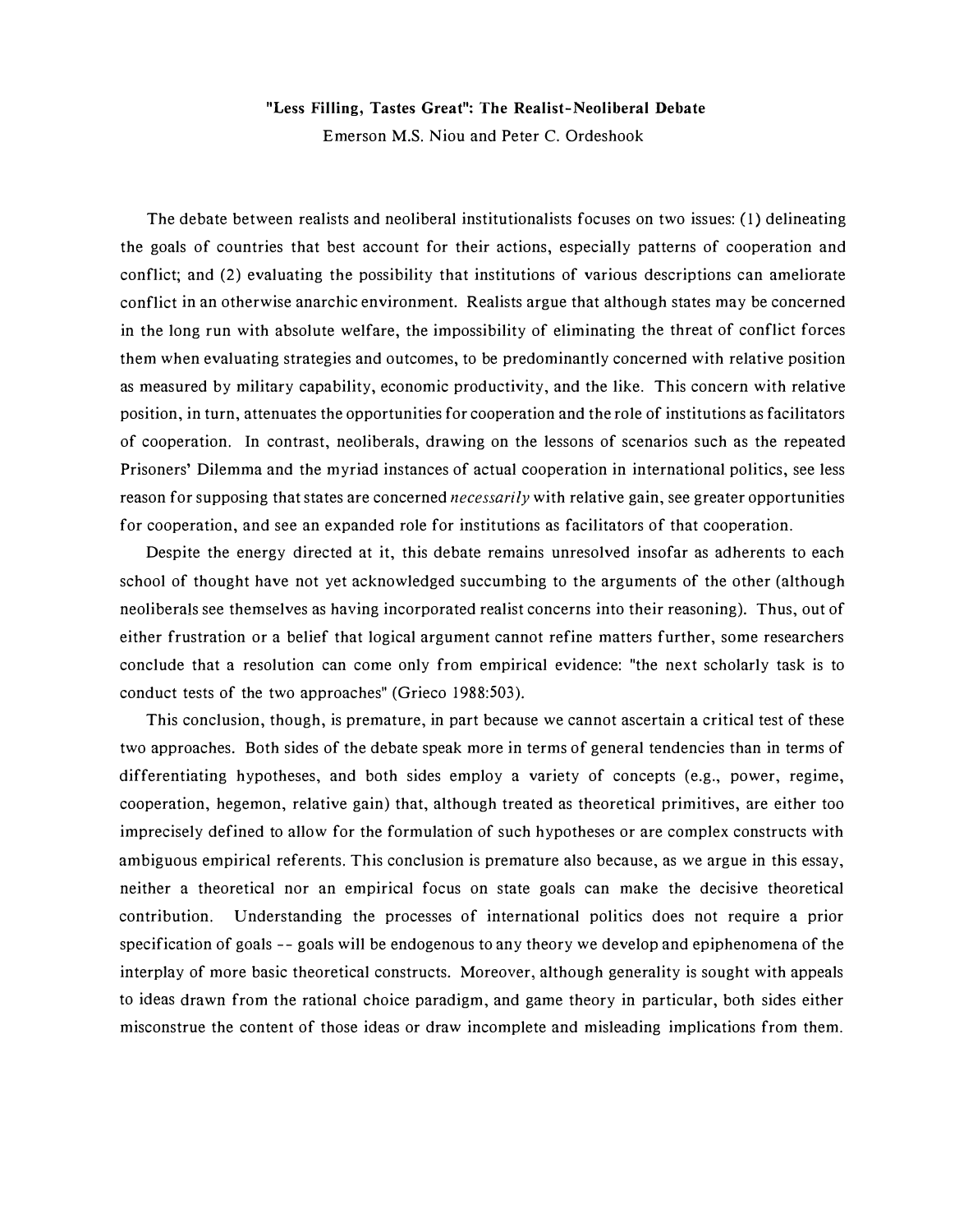Indeed, once the correct implications are identified, we can discern the components of a general theory in which the debate need not be resolved in favor of one side or the other. Instead, the debate is transformed to an assessment of the likelihood that states will coordinate their actions and plans in one way rather than another, where this likelihood depends on a complex nexus of things in addition to the properties of equilibria themselves, including subjective beliefs and chance events.

Elaborating on these arguments, this essay recasts the issues that separate realists from neoliberals so as to illuminate a theoretical perspective that encompasses both views and that establishes a research agenda focusing on those issues. We begin with Powell's (1991) argument that goals are endogenous and dependent on circumstances. To this view we add the argument that circumstances are themselves endogenous, which requires that the realist-neoliberal debate move from a theoretically incomplete assessment of the consequences of particular sets of goals to the analysis of the equilibrium of complete systems. However, we go further and argue that goals are but a part of the description of outcomes and strategies rather than fundamental explanatory variables and that a continued focus on goals detracts from our ability to understand international processes in any theoretically general way.

Second, although metaphorical appeals to elements of game theory like the repeated Prisoners' Dilemma and the Battle of the Sexes illustrate some fundamental relations between preference and choice, the possibility of cooperation in anarchic systems, and the problems of coordination, those appeals have reached a point of diminishing marginal returns. Such scenarios may aid in an initial formulation, but we need to begin taking advantage of the general principles of interdependent action that game theory uncovers. We need to take note of the fact that since virtually every on-going social process, however conceptualized, can be assumed to possess a multiplicity of alternative equilibrium outcomes, opportunities to cooperate and the problem of coordination arise nearly everywhere. Cooperation cannot be effective without coordination -- although they are conceptually distinct (cooperation refers to the characteristics of combinations of strategies whereas coordination refers to the mechanisms whereby people are led to choose particular strategies), people cannot cooperate if they cannot also coordinate.

Third, the institutions and regulatory structures that service wholly cooperative arrangements and those that service more competitive and conflictual world orders, are best conceptualized as mechanisms that coordinate the actions of people and of states to particular outcomes within their respective orders. Thus, we accept the view that regimes are either coordination mechanisms or manifestations of coordination (c.f., Young 1980, Stein 1982, Snidal 1985, Krasner 1991, Garrett 1992) and that the realist-neoliberal debate is for the most part an argument about the relative attractiveness of different outcomes and about the efficacy of alternative mechanisms for coordinating to them. However, these institutions and structures, along with the emphasis states on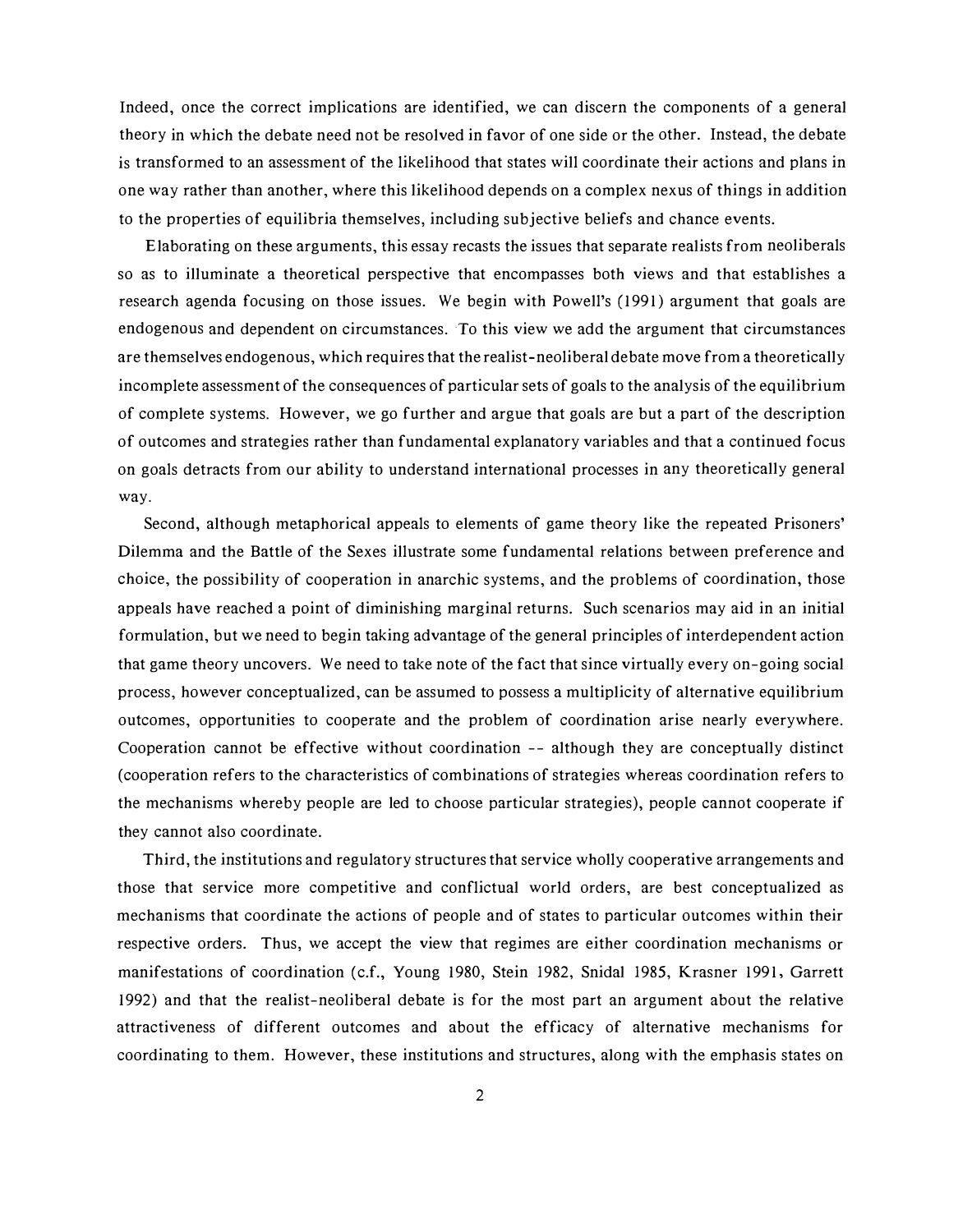relative versus absolute gain, as well as the role of power, are themselves components of an equilibrium to a larger game in which states select world orders. Until we model this larger game, we cannot understand fully the forces that lead to the creation of these subsidiary institutions and to the derivative goals that states manifest.

Fourth and as a consequence of our last two points, the realist-neoliberal debate ought to be recast so that the central research agenda assesses the degree of coordination required to achieve equilibria of different types at different levels of interaction. The argument over the type of international system that prevails is an argument about the relative ease with which states can coordinate to wholly non-cooperative outcomes, to partially cooperative outcomes that are characterized by competing alliances, or to wholly cooperative outcomes that correspond to traditional notions of collective security. Within these world orders, we should also examine how states might enhance the attractiveness of different equilibria, how they signal commitments to the strategies that lead to them, and, ultimately, how cooperation and conflict across different issue areas reenforce or undermine the alternative world orders that characterize the interactions of states generally.

### 1. Goals and International Structures

The realist-neoliberal dispute over goals is summarized by the assertion from one side that "in a self-help system, considerations of security subordinate economic gain to political interest" (Waltz 1979: 107) and the somewhat more ambiguous argument from the other side that "under different systemic conditions states will define their self-interest differently ... where survival is at stake efforts to maintain autonomy may take precedence over all other activities; but where the environment is relatively benign energies will also be directed to fulfilling other goals" (Keohane 1989: 62). Of course, any such discussion should contend with the legitimacy of attributing goals to collectivities and with the possibility that doing so is theoretically unjustifiable (c.f. Arrow 1951). Nevertheless, the concept of the state as a rational unitary decision maker remains a convenient abstraction that allows us to ignore temporarily how international affairs impacts domestic politics and how domestic politics transforms the goals of individuals into state actions.

Turning to the dispute itself, the issue of goals is largely a derivative matter. The central issue is the extent to which cooperation can emerge and be sustained in an anarchic environment -- in an environment in which agreements among countries to abide by particular strategies cannot be maintained by notions of collective interest or by exogenous mechanisms of enforcement. Instead, such agreements must be maintained by the individual self-interest of those who are party to them. In game-theoretic terms, cooperative outcomes must correspond to an equilibrium to the non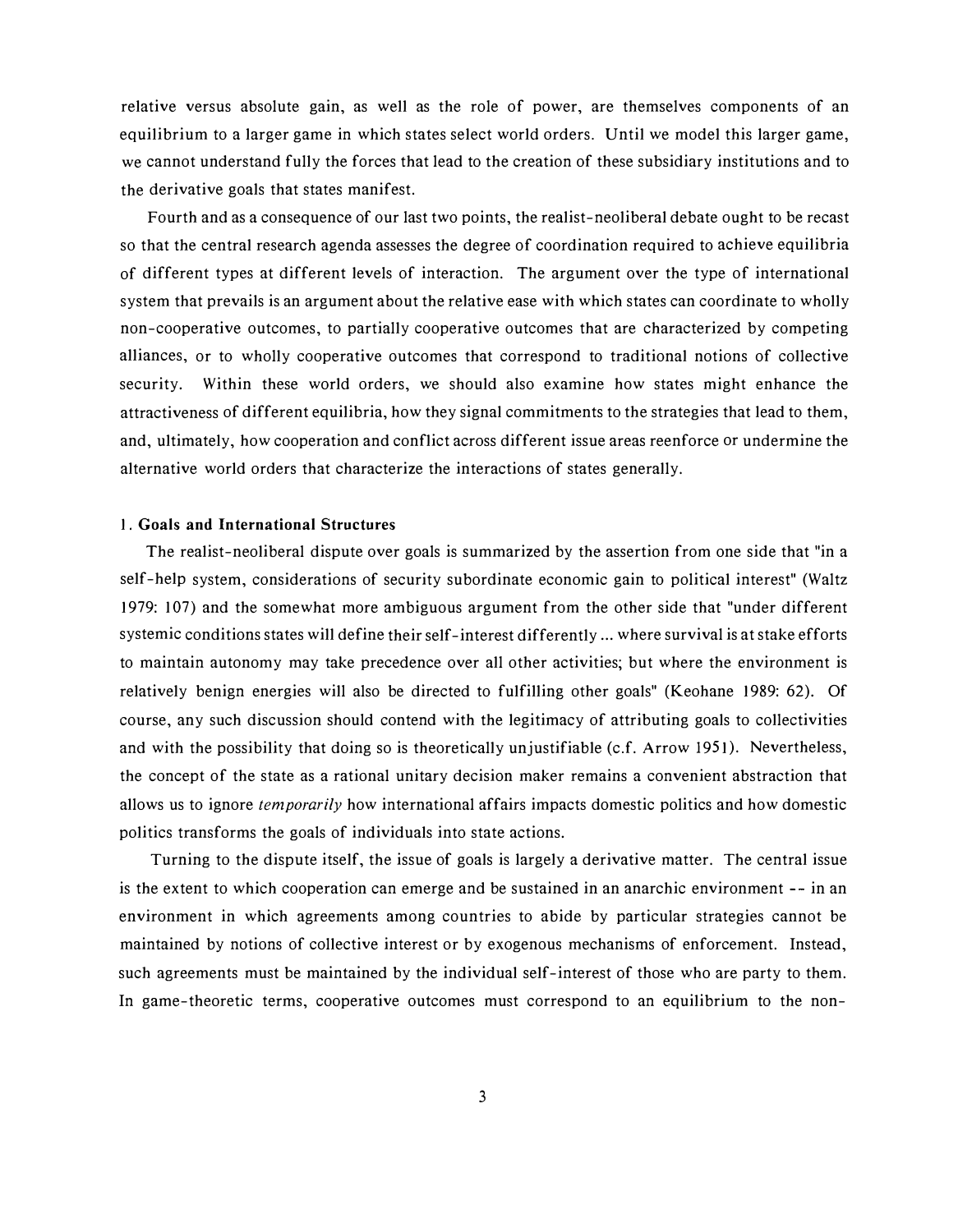cooperative game that models choice sequences, information, and the relation of outcomes to the choices countries confront.

It follows from this concern with endogenous enforcement that the central lesson of the repeated Prisoners' Dilemma -- that the absence of exogenous enforcement need not preclude cooperation, including cooperation that encompass all 'players in the game' (Taylor 1976, Axelrod 1984, Axelrod and Keohane 1986) -- confronts realists with a special challenge and supplies the issue of goals with its apparent relevance. Correspondingly, realists meet this challenge with the argument that the Dilemma does not model the most critical processes of international politics. This argument is defended, in turn, by the view that the imperatives of anarchic systems compel states to be primarily concerned with relative gains: "if ... one state can turn a relative gain to its advantage and the disadvantage of others, then [the system's constraints] will induce a concern for relative gains and this may impede cooperation absent any superior authority to ensure that these gains not be used in this way" (Powell 1991: 1306). The realist response, then, is that the imperatives of survival compel states to be primarily concerned with relative gain, which renders competition constant sum, which allows for no cooperation.

However, this chain of reasoning is not strictly correct even after we accommodate the fact that the proposition "under zero-sum conditions there is no basis for regimes and no reason to coordinate policies, because one actor's loss is another's gain" (Krasner 1991: 338) is false for anything other than 2-person scenarios. Although transforming the Prisoners' Dilemma in Game 1 to Game 2 with the assumption that players maximize the difference in their payoffs renders cooperation impossible, suppose we also admit the possibility, accepted by realists, that states will be concerned with absolute resources at the margin. Thus, if states consider absolute position when they are indifferent between two outcomes with respect to relative position, then the ordinal utilities in Game 3 describe the player's evaluations of the payoffs in Game 1. Notice now that Game 3 is also a Prisoners' Dilemma. Hence, even a minor "adjustment" in the assumption that states maximize relative position readmits the possibility of cooperation.

| 5, 5   | 20, 0  | 0,0       | $, -20$<br>20, | $\overline{\phantom{a}}$<br>∍<br>ے م |      |
|--------|--------|-----------|----------------|--------------------------------------|------|
| 0, 20  | 10, 10 | $-20, 20$ | 0,0            | 4                                    | ິ. J |
| Game 1 |        | Game 2    |                | Game 3                               |      |

Such examples should alert us to the likelihood that conclusions about cooperation and goals depends on the details of how goals are modeled. In fact, if we allow more than two countries, even more alternatives must be considered, which raises the prospect of inherent ambiguity. Specifically,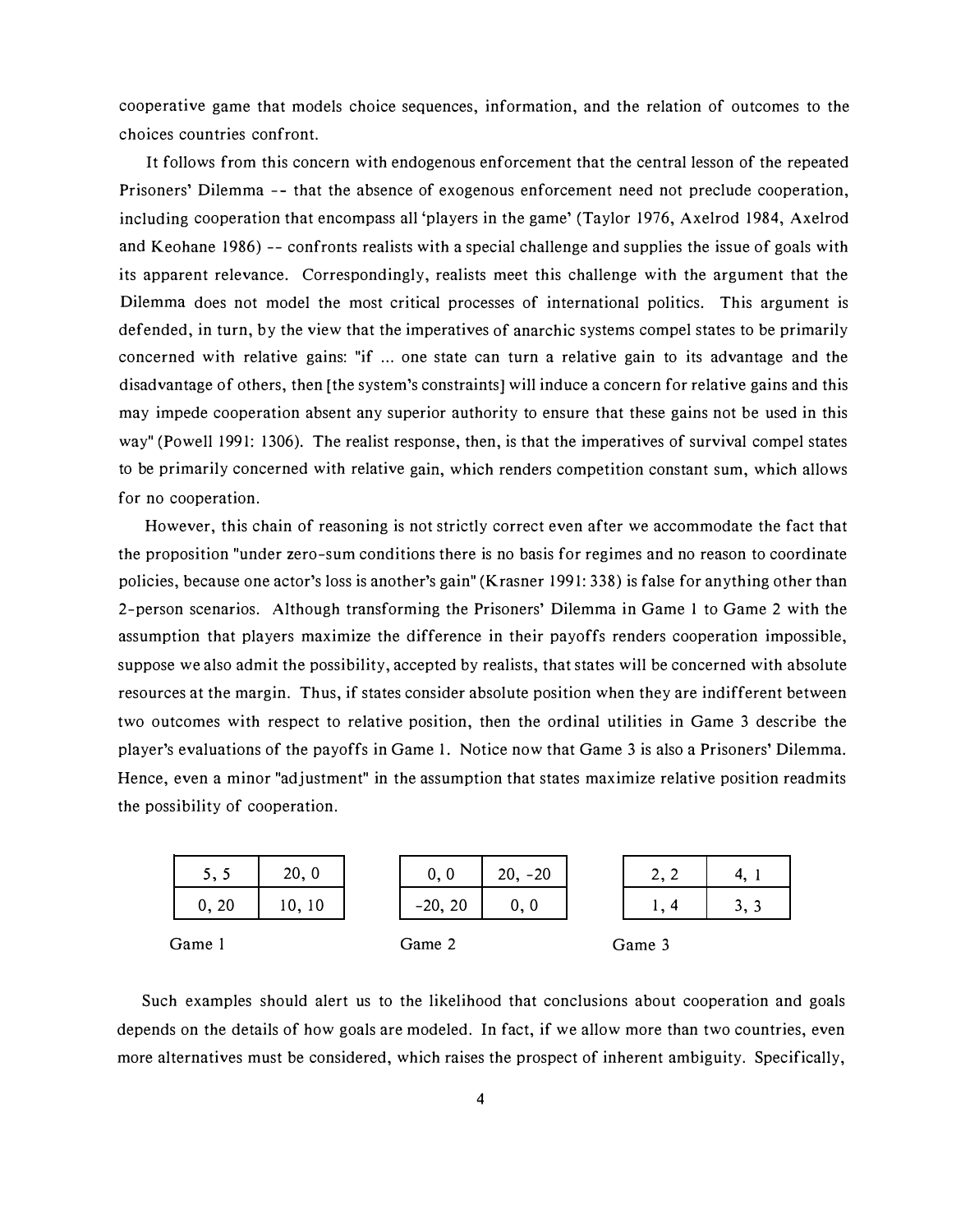suppose  $\mathbf{R} = (R_1, R_2, ..., R_n)$  denotes the resources that countries 1, 2, ..., *n* control, and, ignoring how the  $R_i$ 's are defined or measured, suppose we want to use this vector to define more formally the goal of maximizing relative gain. Perhaps the most obvious possibility is to suppose that state  $i$  simply maximizes its share of resources in the system -- that is,

$$
\frac{R_i}{\sum_{j=1}^n R_j}
$$

For analytic reasons, however, Snidal (l 991 b) assumes that countries concerned with relative resources maximize,

$$
R_i - \sum_{j \neq i} \frac{R_j}{n}
$$

Both formulations, though, ignore the possibility that  $i$ 's share or  $i$ 's standing relative to the average of the other countries can increase even as another country surpasses i. Hence, rather than being concerned with averages, country  $i$  might be concerned with its position relative to the largest country in the system and thereby maximize,

$$
R_i - MAX_{j\neq i}[R_j]
$$

Alternatively, if a small country seeks merely to ensure that it is a relevant "player," it might be concerned with the number of countries that are smaller than it. Hence, it might seek to maximize,

$$
\sum_{j \neq i} \delta_j
$$
  
where  $\delta_j = \frac{1}{0}$  if  $R_i > R_j$   

$$
0 \text{ if } R_i \le R_i
$$

Or why not suppose that country  $i$  focuses its attention on some subset of other countries  $-$ - those near its borders or outside of its alliance -- and thereby maximizes

$$
R_i - MAX_{jeC} [R_j]
$$

where C are those countries that especially concern  $i$ ?

That such possibilities are nearly endless suggests that formalizing the relationship between goals and resources in this way is a flawed enterprise -- we cannot merely postulate alternative goals or operationalizations of them and hope to discern a correct theory. Theory must come first and goals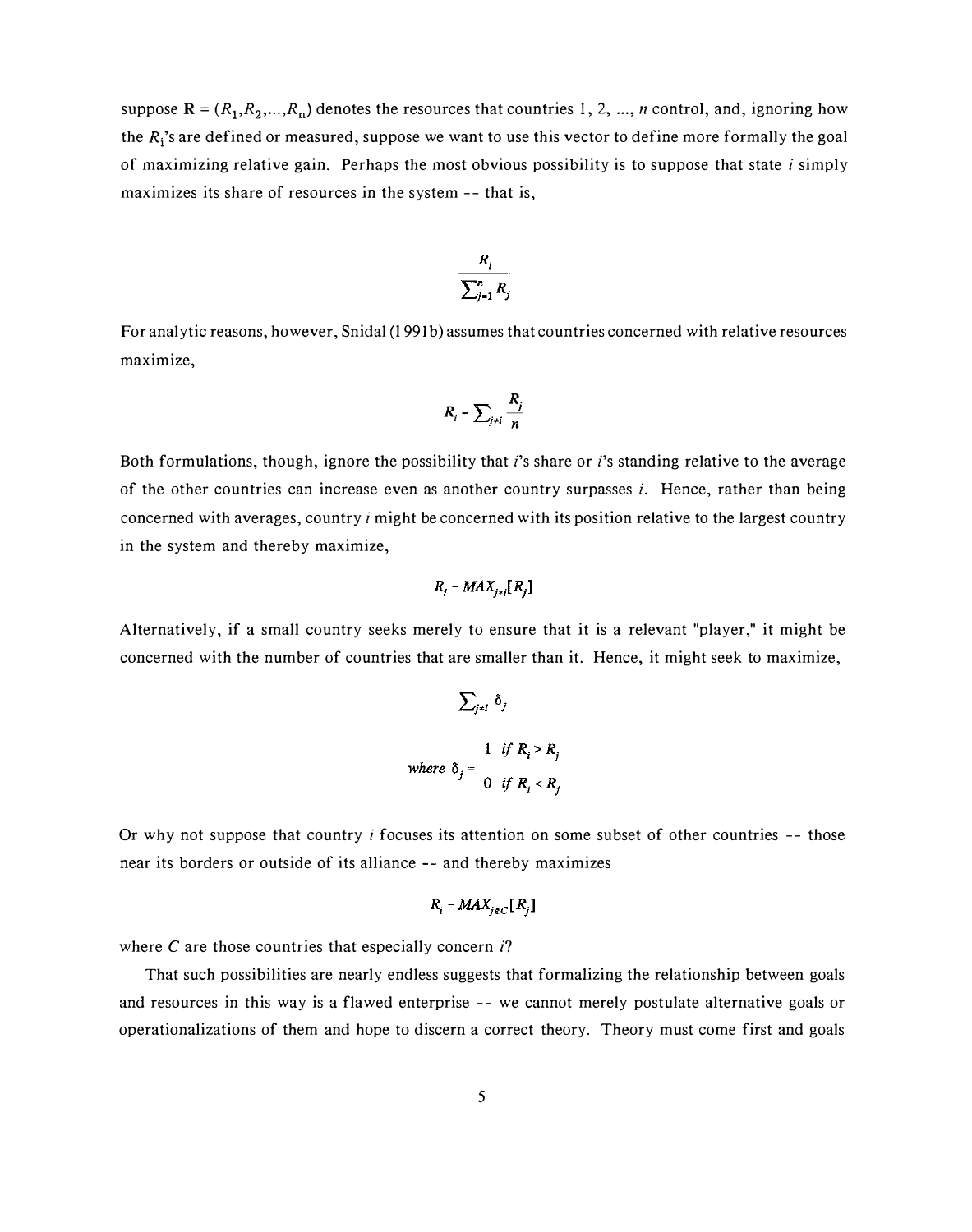must be endogenous to it. Indeed, we make the stronger argument that goals are an epiphenomena of the theory we seek.

To see first why an algebraic representation of goals is unlikely to be adequate, let us accept the fact, uncontested by realists and neoliberals, that survival can depend on a state's ability to form certain alliances and to preclude others. Next, observe that existing models of coalition formation reveal no simple algebraic relationship between R and alliance possibilities. Indeed, if we learn anything from game theory, it is that ultimate payoffs need not relate to things such as power or voting weight in any simple way. For example, increasing a person's weight in a committee's deliberations can actually diminish that person's likelihood of securing preferred outcomes to the extent that others respond to the increase with strategic counter-measures (c.f., Brams 1978, Ordeshook 1992, pp 162-4, and Schwartz 1992). It follows that whenever security plays a role in their evaluation of outcomes, actions, and strategies (policies), none of the preceding algebraic formulations can represent all aspects of the strategic imperatives that states confront. And the necessity for some prior theory follows from the fact that without it we cannot ascertain what imperatives are ignored by any specific formulation.

With respect to the necessity for rendering goals endogenous to some theory, we can start with the supposition that states share the long-run goal of welfare maximization and that the theoretical dispute concerns the short term objectives of states. But whether short- or long-term, notice that we cannot observe goals directly -- we can only infer them from actions and choices. And making such inferences requires a substantive theory that links actions, outcomes and goals and that allows us to reject one set of postulated goals in favor of another whenever the later provides a more parsimonious interpretation of events. That is, to formulate sentences like "given actions A, we infer that states are necessarily pursuing goals  $G$ ," we must justify statements like "A if and only if  $G$ ." Only if G uniquely implies  $\vec{A}$  can we infer G from  $\vec{A}$ . Thus, we cannot infer the "best" theory by arguing about goals beforehand -- the discussion of goals cannot be separated from the necessity of first formulating a theory that informs us about the meaning of actions.

The formulation of such a theory, though, must begin with the observation that "national policies both influence and are influenced by the types of world order which prevails at the time" (Wright 1965: 1493 ). That is, the degree to which a state must concern itself with relative resources depends in part on the willingness of other states to cooperate; but that willingness is itself dependent on the goals of other states, which depend on the goal and actions of the state in question, and so on. Hence, if  $G = G(E)$  denotes the dependence of the goals of states as they relate to the "environment" in which they operate -- the strategies of other states -- and if E is itself a function of  $G - E = E(G) - E$ we cannot solve separately for either  $G$  or  $E$ ; instead, we must solve for both variables simultaneously.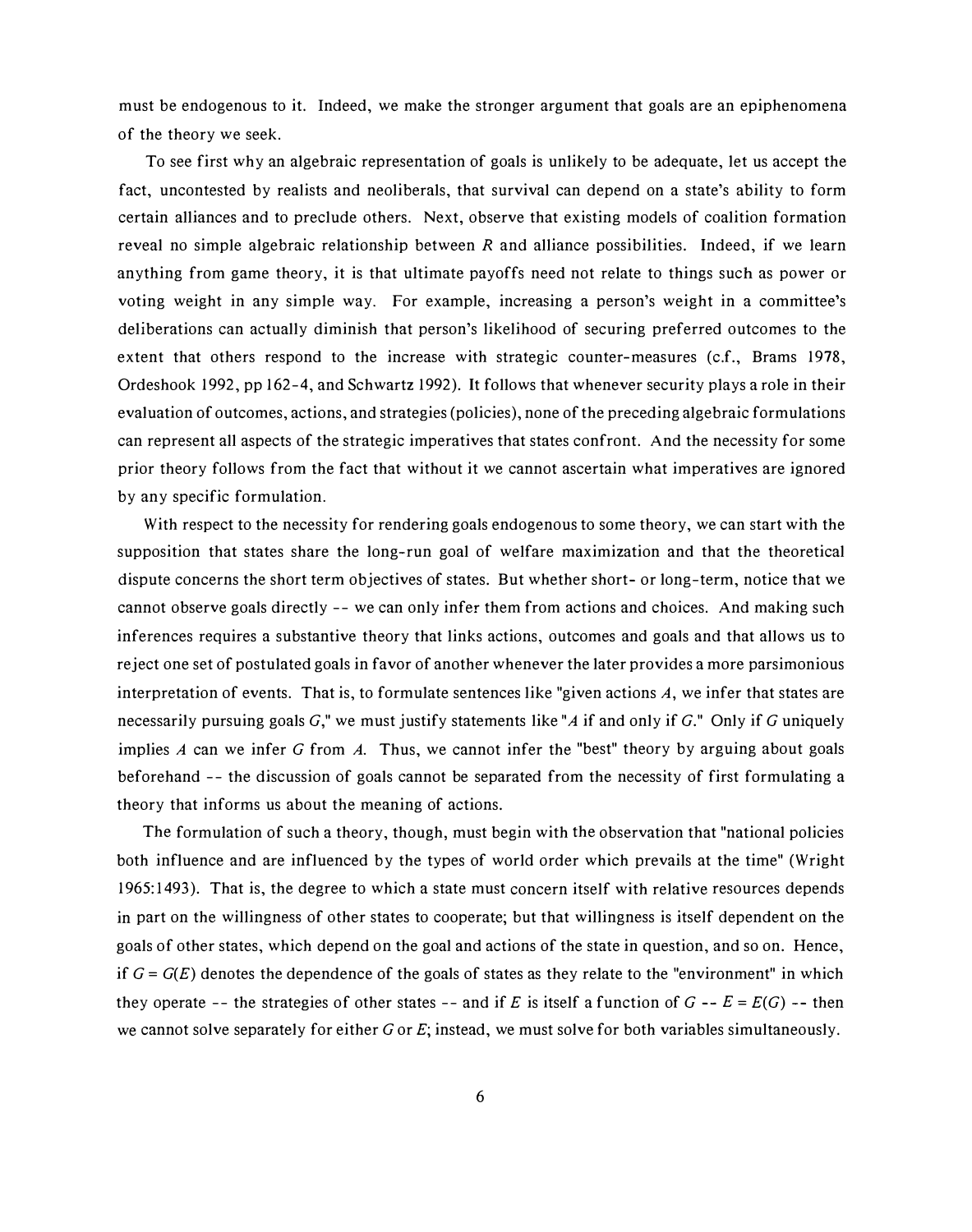Notice now that asserting this co-dependence means that the consequences of goals and of alternative environmental conditions are identified only if we solve for the *equilibrium* values of these variables. That is, we must find a  $[G^*, E^*]$  such that if  $E^*$  is the environment of states, then states ad just their goals to  $G^*$  in accordance with the expression  $G^* = G(E^*)$ ; and if  $G^*$  denotes the goals of states, then they choose strategies such that the environment  $E^*$  prevails, where  $E^* = E(G^*)$ . Learning how goals and environment interact, learning whether this interaction can "settle down" to an equilibrium, learning how the existence and character of an equilibrium depends on other things, learning whether such equilibria are unique, and learning the circumstances under which one equilibrium is selected over another is, then, one component of the theory we seek.

This argument, now, is relevant to a number of studies that seek to resolve the debate in favor of one side or the other. Snidal (l99la), for example, purports to show that the consequences realists foresee about the impossibility of cooperation do not follow from their assumptions about goals. However, ignoring the fact that Snidal assumes his conclusion by imposing restrictive conditions on how alliance partners share resource gains (c.f., Grieco 1992) and the fact that generalizing his argument to  $n > 2$  countries encounters the ambiguities of formalizing relative gains, we cannot use his analysis to argue about the consequences of a particular configuration of goals since the resulting strategic imperatives are not allowed to influence the determinants of goals. In his notation, the weight r given to relative resource maximization ought to be made functionally dependent on the environment that r helps establish, so assuming that r is an exogenously determined constant allows for only a partial and necessarily inconclusive argument.

In contrast to Snidal, Krasner (1991) defends the view that "power needs to be given pride of place" (p. 366) within the neoliberal framework. His argument is that implicitly at least, neoliberal institutionalists emphasize the resolution of "market failures" too much at the expense of the processes bargaining among states that determine which Pareto efficient outcome prevails. That is, interactions among states are not exclusively concerned with realizing mutually beneficial outcomes (ensuring Pareto efficiency); they can also be a competition for advantage in which power determines final outcomes. However, if we accept Krasner's definition of power --"the ability to determine who plays the game, or to define the rules, or to change the values within the payoff matrix" (p. 342) -- then generalizing his analysis requires a model of a more inclusive game in which players select these parameters. For example, the idea that power measures the ability to change payoffs establishes power as an instrumental variable whose weight is dictated by its value with respect to realizing some more basic goal. It follows that Krasner's argument is incomplete. Although his empirical analysis convinces us that at least for the issues under consideration, there is one equilibrium environment  $E^*$ in which  $G^*$  = {power maximization}, we cannot be certain that  $[E^*, G^*]$  is a unique equilibrium until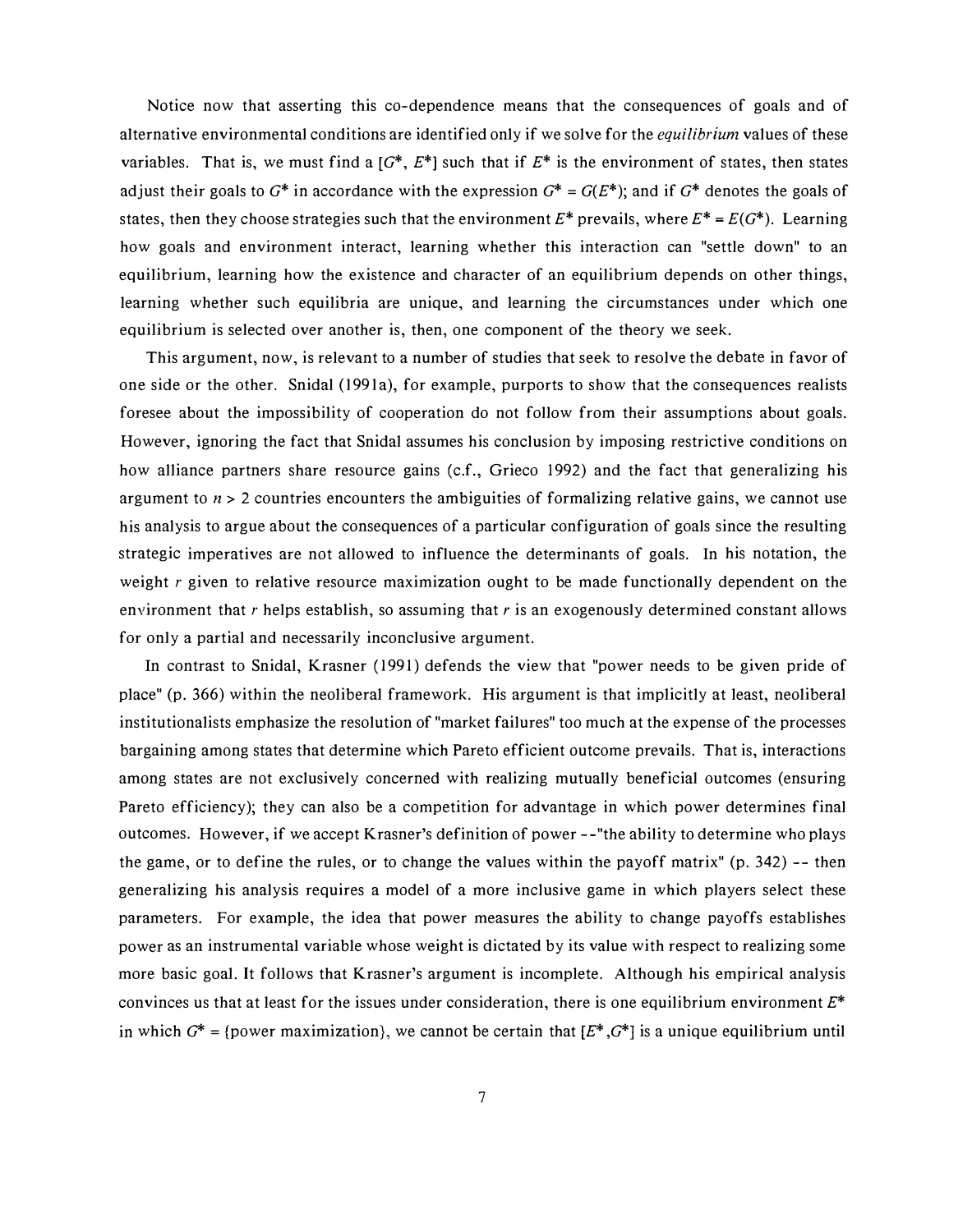we specify a strategic environment in which states choose (implicitly or explicitly) to make decisions on the basis of power -- an environment that models anarchic systems and that renders  $E$  and  $G$ endogenous.

Powell (1991) avoids *ad hoc* formulations of goals and, by offering a specific mechanism that renders goals endogenous, approaches this theoretical ideal. But even his analysis is incomplete (deliberately so since his objective is merely to show how the goal of absolute gain is rationally transformed into a concern with relative gain). The determinants of goals are the "constraints defining the system [that] create opportunities for one state to turn relative gains to its advantage and to the disadvantage of others" (p. 1315). In addition to technology, these constraints include the actions of third, fourth, etc. parties (Powell's model is 2-person) as well as the institutional structures that are set up to influence those actions. But because such constraints are clearly endogenous, Powell's analysis cannot supply any definitive resolution of the realist-neoliberal debate.

### 2. Multiple Equilibria and Coordination

The preceding discussion establishes only that goals are endogenous, whereas we also want to argue that goals are more a description of events than they are a primary explanatory variable. Sustaining this assertion, though, requires that we attend to the task of providing a theoretical structure in which that is true. In particular, we require a structure that admits of both the realist and neoliberal scenarios of conflict and cooperation so we can ascertain the conditions under which one scenario rather than the other prevails.

In this and in the next section, then, we reconsider some facts about game theory and about the concepts of cooperation and coordination that allow us to discern the general character of such a structure. Focusing in this section on game theory, we begin by noting that owing to their initial focus on single-play versions of the Prisoners' Dilemma, political scientists became especially concerned that the absence of effective enforcement mechanisms precluded cooperation even if cooperation is socially rational. That we can sustain cooperation as an equilibrium to a noncooperative game by supposing that the Dilemma is repeated seemed like the critical theoretical result. However, the evident role of regimes in coordinating society to particular outcomes has served to emphasize the relevance of a second scenario -- the 2-person Battle of the Sexes (c.f., Stein 1982, Snidal 1985, Krasner 1991). Recalling that an equilibrium in game theory is a vector of strategies, one for each player, such that no player has an incentive to change its strategy unilaterally, the distinguishing feature of this game is that it has multiple equilibria that are not equivalent (each person prefers a different equilibrium) and that are formed by non-interchangeable strategies (combining strategies from different equilibria need not yield an equilibrium). That equilibrium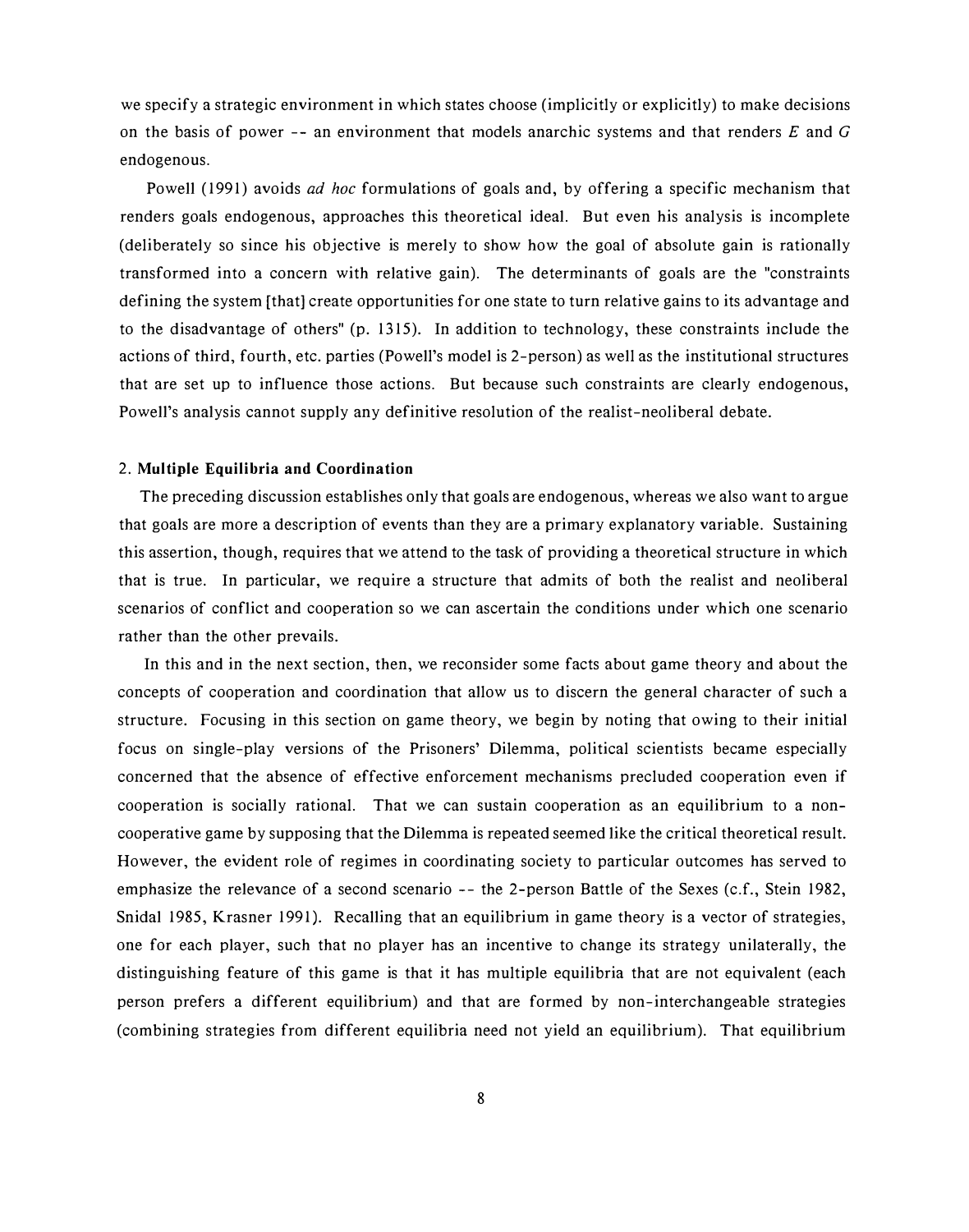strategies are not interchangeable means that each player can choose an equilibrium  $strategy$  and yet an equilibrium *outcome* does not prevail. That equilibrium outcomes are not equivalent means that no specific outcome need stand out as an obvious point of convergence and that there is room for dispute as to which equilibrium outcome "ought" to prevail.

Taken together, non-equivalence and non-interchangeability mean that the mere existence of equilibria need not resolve any "he-thinks-that-I-think" infinite regress. Thus, while the single-play Prisoners' Dilemma achieves notoriety by revealing that individually rational (equilibrium) choices can yield a socially "irrational" (inefficient) outcome, the Battle of the Sexes gains attention because it illustrates a circumstance in which there is no guarantee that any equilibrium will prevail without "outside intervention" that coordinates the players choices.

To this point we have not said much that is not discussed elsewhere in the literature on international conflict and cooperation (c.f., Stein 1982, Krasner 1991). However, we want to emphasize the theoretical basis for supposing that the things the Battle of the Sexes illustrates are pervasive. Even though one scenario (the Prisoners' Dilemma) so clearly illustrates the problem of cooperation and the other (the Battle of the Sexes) illustrates the problem of coordination, its is nevertheless incorrect to infer that cooperation and coordination are separable issues. We do not want to make the opposite error of confusing these two concepts by equating them, but any solution to the cooperation problem requires a solution to the coordination problem. Indeed, the substantive problems associated with cooperation and coordination are present in virtually every social process.

The theoretical support of this fact is provided, in part, by any one of the folk theorems of game theory (see Myerson 1991 and Fudenburg and Tirole 1992 for expository surveys), which show that the primary lesson drawn from the repeated Prisoners' Dilemma about the possibility of cooperation without exogenous enforcement does not require the dilemma for its validity. If people give the future sufficient weight, then we can sustain *any* outcome as an equilibrium in *any* ongoing (repeated) social process if that outcome yields each person a payoff that exceeds his or her security value if it yields a payoff that exceeds what each person can guarantee from unilateral (uncoordinated) action. The mechanism that supports this result is that if processes are repeated, then people have a great many strategies (even an infinity of them), including ones in which their choices at one stage depend on choices at some earlier stage. In particular, they can punish each other for deviating from an agreement, they can punish each other for failing to punish, and so on. Expanding the set of available strategies in this way expands the set of outcomes (or sequences of outcomes) that can be sustained as equilibria. The existence of both cooperative and non-cooperative equilibria in repeated Prisoners' Dilemmas merely illustrates this fact.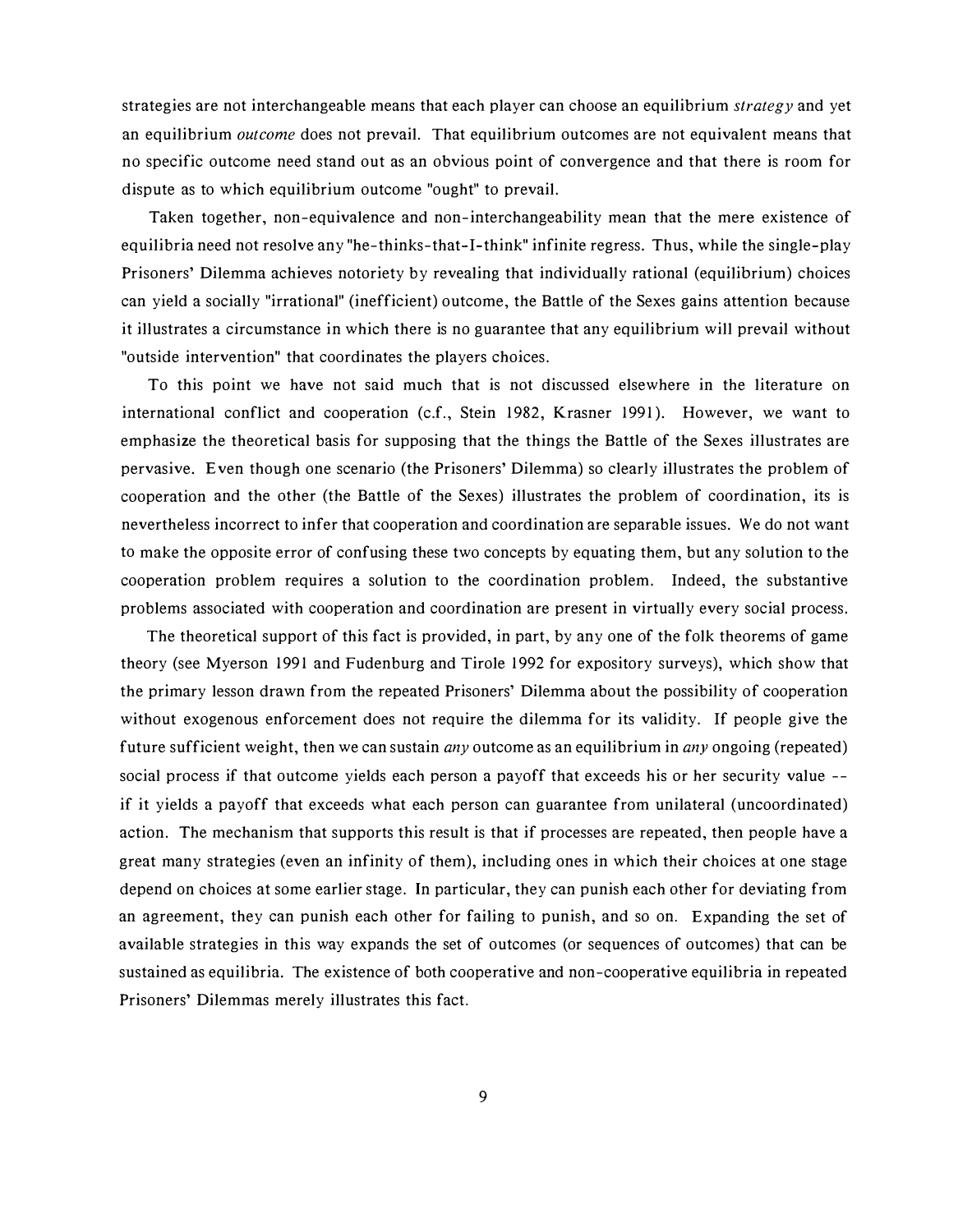Although these folk theorems apply only to repeated games, the analysis offered by the gametheoretic literature of other classes of games reveals that multiple equilibria characterize nearly any relatively complex situation. "It does not greatly matter whether it is the Battle of the Sexes that is repeated, or some other game. Things are much the same if it is the Prisoners' Dilemma that is repeated ... or if Chicken is repeated ... What is important is that the whole spectrum of equilibria becomes available as a possible source of social contracts" (Binmore 1992: 105). To the extent, then, that outcomes that can be classified as either cooperative and non-cooperative, the possibility of cooperation and non-cooperation must be deemed endemic to all social processes. That is, if we equate cooperation with the joint selection of strategies that avoid mutually disadvantageous outcomes (Keohane 1984: 54), then there is no reason to suppose that both cooperative and non-cooperative outcomes cannot simultaneously correspond to equilibria in any game. If our sole criterion for assessing whether or not an outcome is feasible is whether or not it is an equilibrium, then just as we cannot preclude the possibility of achieving outcomes that are associated with cooperative strategies, we cannot also preclude the possibility of achieving non-cooperative outcomes.

The generality of these facts establish that the concept of an equilibrium, by itself, does not allow us to make predictions about choices and outcomes and about the likelihood that cooperation will in fact occur. Second, they establish that people are unlikely to cooperate if they cannot also coordinate -- although cooperation and coordination are distinct concepts, they arise as joint issues that must be addressed simultaneously. And third, we now know that prediction and explanation require that we not only learn the types of strategies that support different outcomes, but that we also learn whether the requirements to coordinate to one equilibrium differ from the requirements to coordinate to another one.

Coordination also raises new analytic and empirical problems. Briefly, coordination entails establishing beliefs as self-fulfilling prophesies. Two people can coordinate to an equilibrium  $(a^*,b^*)$ if person 1 believes that 2 will choose  $b^*$  and 2 believes that 1 will choose  $a^*$ , and if these beliefs are common knowledge -- if 1 knows that 2 knows that ... and so on. But if there is another equilibrium,  $(a',b')$ , then the players can coordinate to  $(a^*,b^*)$  only if 1 also believes that 2 will not choose b', 2 believes that 1 will not choose  $a'$ , 1 believes that 2 believes that ... and so on. So, predicting choices and outcomes requires that we understand the determinants of these beliefs.

What we know about beliefs tells us that the likelihood that  $(a^*,b^*)$  prevails is not determined exclusively by the game's objective character. It is also determined by exogenous circumstances -prior expectations, history, and chance events that focus attention on specific strategies. Indeed, as one leading game theorist argues, "even seemingly trivial aspects of the way that a game is presented could determine the focal equilibrium that the players implement" (Myerson 1989: 113). Fortunately,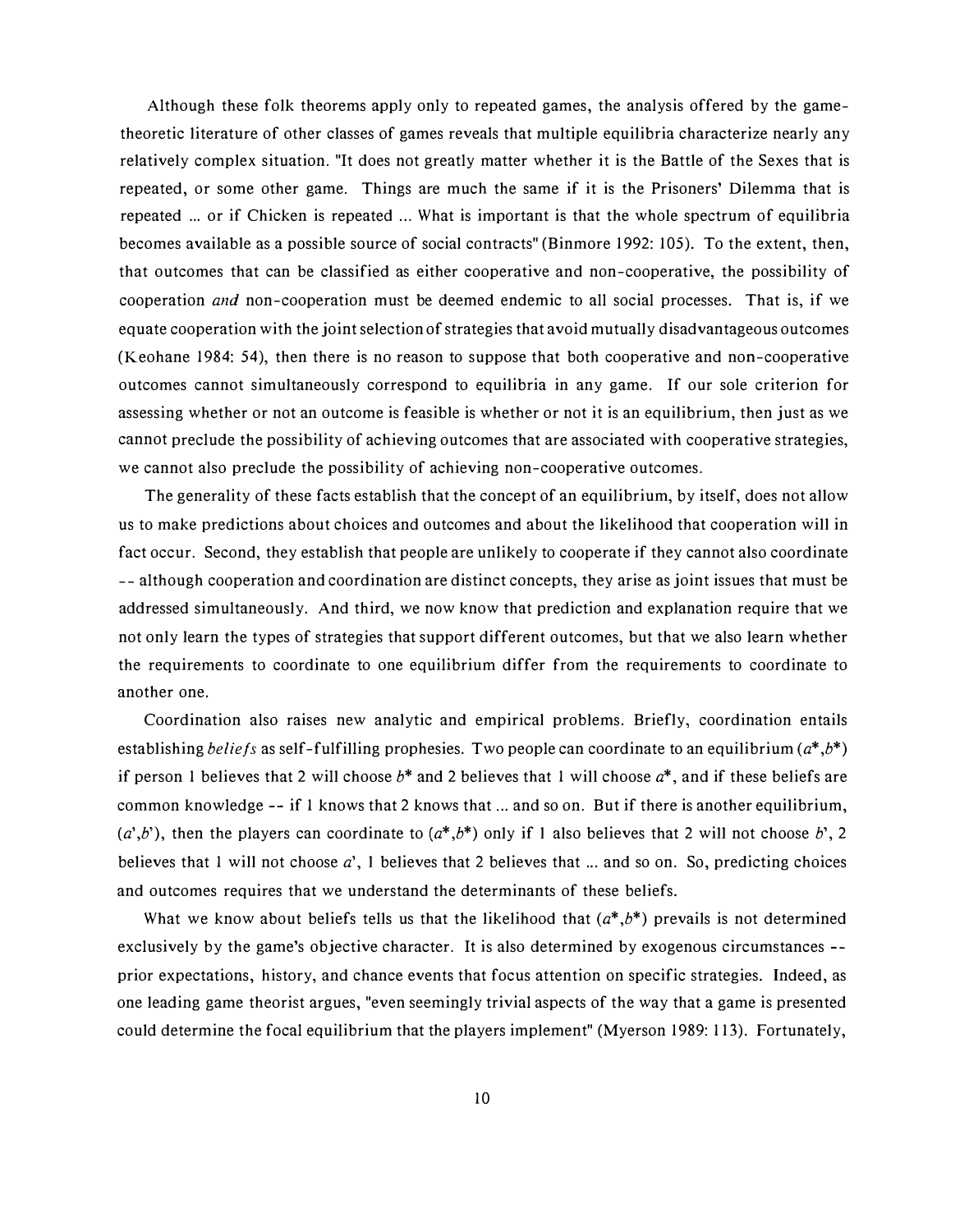both realism and neoliberalism provide us with some hypotheses about how coordination is achieved in international systems and with the difficulty of coordination to different types of equilibria. It is those hypotheses to which we now turn.

#### 3. Coordination Mechanisms and Regimes

To assess the relevance of coordination to politics in general and to international processes in particular it is useful to consider the assumption commonly employed to justify the realist argument; namely, that "domestic systems are centralized and hierarchic ... International systems are decentralized and anarchic. The ordering principles of the two structures are distinctly different, indeed, contrary to each other" (Waltz 1979: 88). The specific issues we want to address here is whether domestic systems are, in principle, any less anarchic than international systems, why the concept of power appears to be less central in domestic affairs, and whether the concept of coordination can be used to provide a more general understanding of political processes than we gain from other approaches (especially those that rely on some notion of power).

We begin by noting that at one level we could attempt to account for policy outcomes in, say, a democratic society by referring to the power of interest groups, of the media, of the courts versus the legislature, or of the legislature versus the executive. On closer inspection, however, we should find that many of the things associated with power or with the determinants of power derive from a political constitution, implicitly understood or explicitly written, that defines the state and the rules of "legitimate" political action. Thus, understanding domestic politics in terms of a specific constellation of power requires that we understand why society's members implicitly or explicitly accede to the terms of a constitution that helps define and allocate power.

Of course, although they are not necessarily concerned with the concept of "power" per se, constitutional theorists are no less concerned with the matter of endogenous enforcement -- with how a constitution's provisions are sustained and how a "piece of parchment" can contribute to political stability -- than are students of international affairs. The matter of the endogenous enforcement of constitutional provisions, like the issues that ostensibly separate realists and neoliberals, has been long debated owing to the seemingly paradoxical requirement that stable constitutions enforce themselves.

The essence of this paradox and the corresponding source of the temptation to account for stability in terms of power relations is revealed if we attempt to conceptualize a constitution as a contract like the ones that set the terms of market exchanges (c.f., Brennan and Buchanan 1985). Viewing a constitution thus necessarily leads to the question "Who or what enforces the contract?" which leads, in turn, to the search for the ultimate source of enforcement authority in society. But answering that the courts, the legislature, or the imperatives of electoral competition are the source of enforcement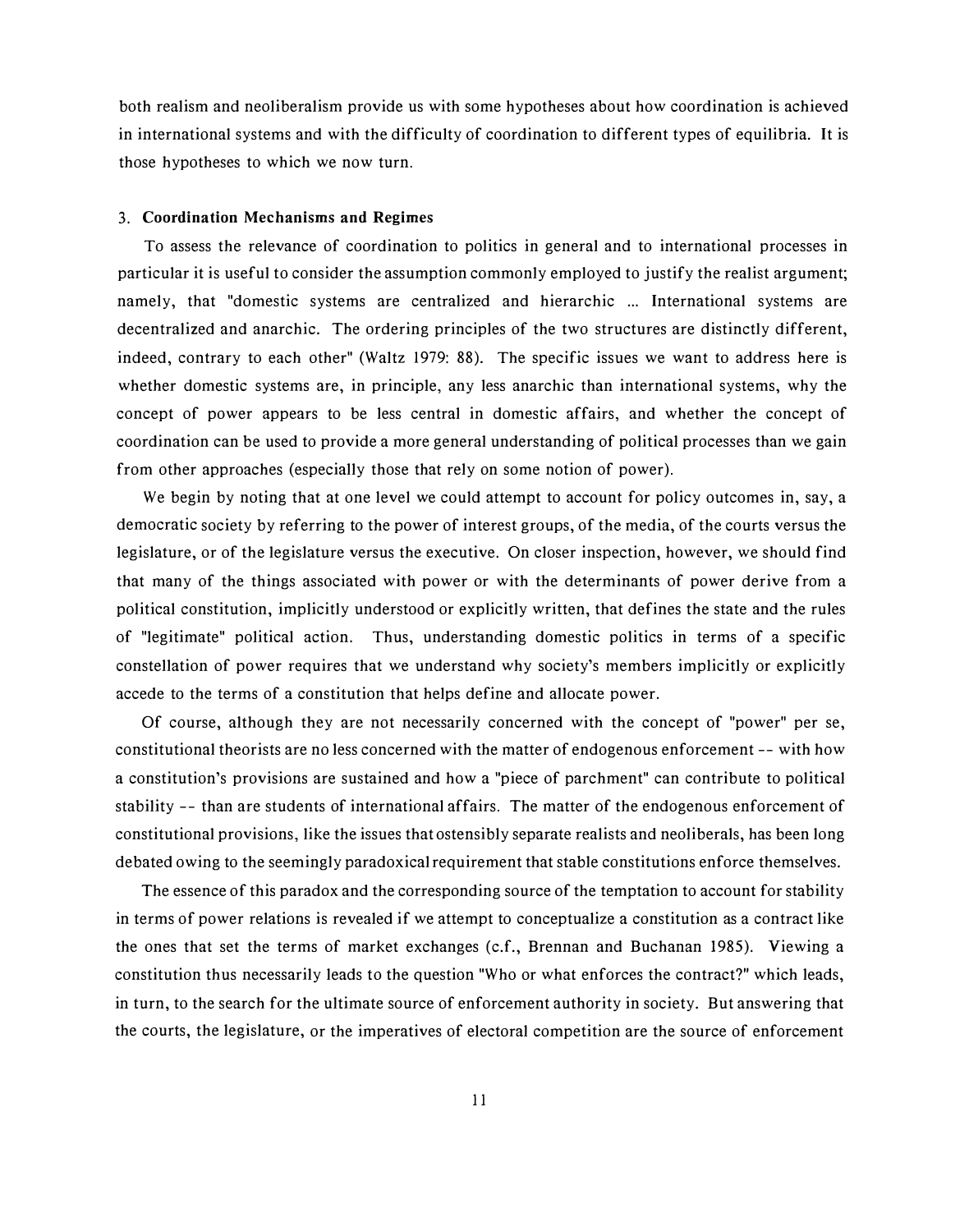merely pushes the problem back a step so that we must ask: Who enforces the court's prerogatives, the legislature's jurisdiction, or the laws that regulate elections?

At least at the constitutional level, then, states are no less anarchic in principle than international systems in the sense that the ultimate source of domestic political stability must be endogenous. However, what makes domestic politics appear distinct from international politics is that the mere fact of being a state requires that people achieve some minimal level of coordination with respect to the implicit or explicit rules of domestic social process. Without denying the relevance of social norms, custom, and culture, even if we restrict our attention to formalized "democratic" rules, there are a great many alternative equilibria of rules. Thus the members of society must select one of these equilibria -- to establish a stable set of expectations about legitimate process today and in the future so that the mutual benefits of a stable and coherent political system can be realized. Written constitutions are a route to that end.

It follows that constitutions are best conceptualized as mechanisms that help coordinate society to an equilibrium of rules (Hardin 1988, Ordeshook 1992). A constitution is stable and self -enforcing if it establishes a set of self-fulfilling expectations about due process, about rights, and about legitimate ways of making collective decisions. Moreover, conceptualizing constitutions in this way forces us to see them as part of the "social fabric" that coordinates society in general -- as part of the regime that describes society and the state -- and it leads to more practical questions such as "Given the other things that can coordinate social action (e.g., ethnicity, religion, language), how do we craft rules to compete with these things?"

It is true that the salience of the issue of exogenous enforcement fades once a constitution becomes a stable part of society. At that point, students of domestic democratic politics can turn their attention to other matters such as the details of judicial, legislative or electoral process without regard to how the rules specifying the roles of the judiciary, the legislature, or elections are ultimately enforced. However, lurking in the background is the fact that the rules defining these branches and their power constrain individual actions because acceptance of them describes some of the elements of social coordination. Nevertheless, a realist might attempt to reassert the difference between international and stable domestic politics with the argument that power dictates outcomes in preconstitutional societies and that an international system is better described as such a society. Correspondingly, restating Krasner's (1991) argument about the role of power in determining outcomes in the Battle of the Sexes, power rather than some implicit adherence to rules, structures coordination. However, aside from noting that we have never observed a "pure state of nature" in which people act on some basis other than beliefs about the actions of others in a wholly uncoordinated fashion, suppose we ask how tyrants enforce their edicts. Our first instinct may be to respond: "Through coercion administered by the military or the police." But then we must ask: "Why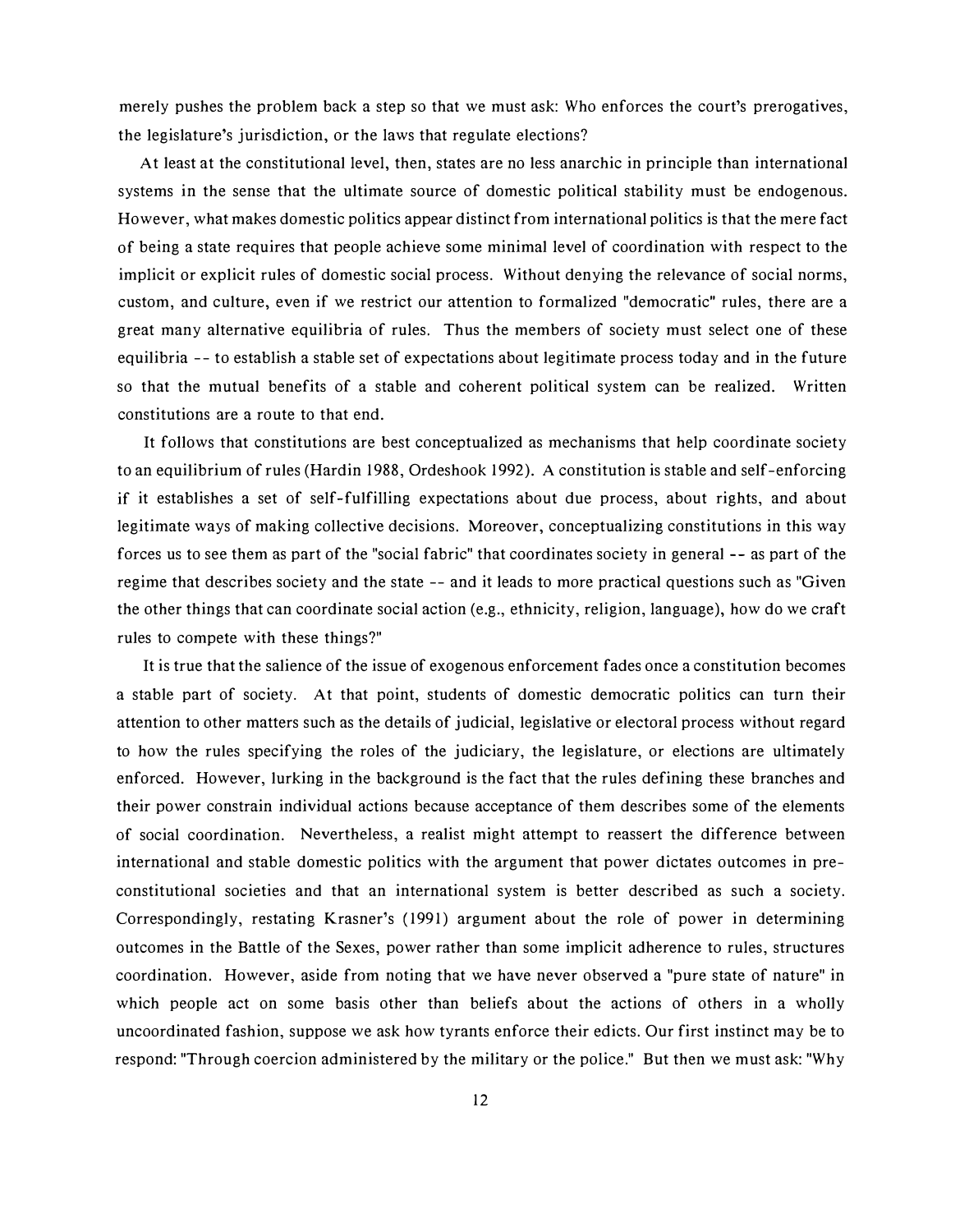does the military or the police follow?" and our answer is "Because, given their private motives, the tyrant coordinates their actions to those ends better than any other available entity." Even if everyone prefers to defect, they need not do so unless another coordinator (revolutionary leader) appears, because each person will otherwise anticipate that his or her defection will result in punishment.

Now consider a context in which Krasner's arguments seem more compelling -- the period between tyranny and constitutional democracy when democratic rules are negotiated. We agree that it is naive to suppose that society in this period is doing little more that "avoiding an inefficient outcomes." Even if everyone is committed to democratic processes, each person will seek rules and institutions that best serve his or her interests. Constitutions are the product of forces in which agreements appear to be dictated by some notion, however ambiguous, of "relative power." But notice now that if we attempt to model this negotiation process, the things we believe constitute power should be made components of that model, including assessments of the actions available to each relevant participant, of the dependence of outcomes on the actions of specific sets of people, and so forth. And, barring the unlikely circumstance of a unique equilibrium, we must once again appeal to hypotheses about how people coordinate to select and achieve an equilibrium. Moreover, we can no longer appeal to the concept of power to account for this coordination, since its components are already incorporated into our description of the situation and since it is that description that occasioned multiple equilibria. Put differently, we cannot use the concept of power to explain power's relevance, at least if we suppose that there are other potential equilibria in which power is a less relevant variable -- or, if we do so suppose that its is unique, then we should offer sound theoretical reasons for doing so.

Turning to a more explicitly international matter, consider a system with a hegemon in which one approach to understanding choices and outcomes is to refer to the hegemon's power. An alternative construction, though, is to view the hegemon as performing a coordinating function that is equivalent to (if not more compelling than) the one performed by a constitution or a tyrant. Owing to its predominance, a hegemon necessarily coordinates the actions of others without requiring extensive negotiation. The hegemon pursues its self-interest, and other states follow in order to avoid the cost of choosing contrary policies. And because the hegemon is much like Schelling's (1960) focal point, it can coordinate punishment strategies that require joint action in the event that it cannot administer those punishments unilaterally. Finally, its actions and policies (e.g., stabilizing international currency exchanges and establishing trading rules) can enhance the value of a cooperative (collective security) equilibrium and thereby render cooperation more attractive than any other alternative. The advantage of focusing on coordination rather than on measures of power now is that its helps explain why a hegemon's role need not evaporate following its decline. If the equilibrium achieved under the hegemon is deemed mutually beneficial and if there are no other competing coordination mechanisms,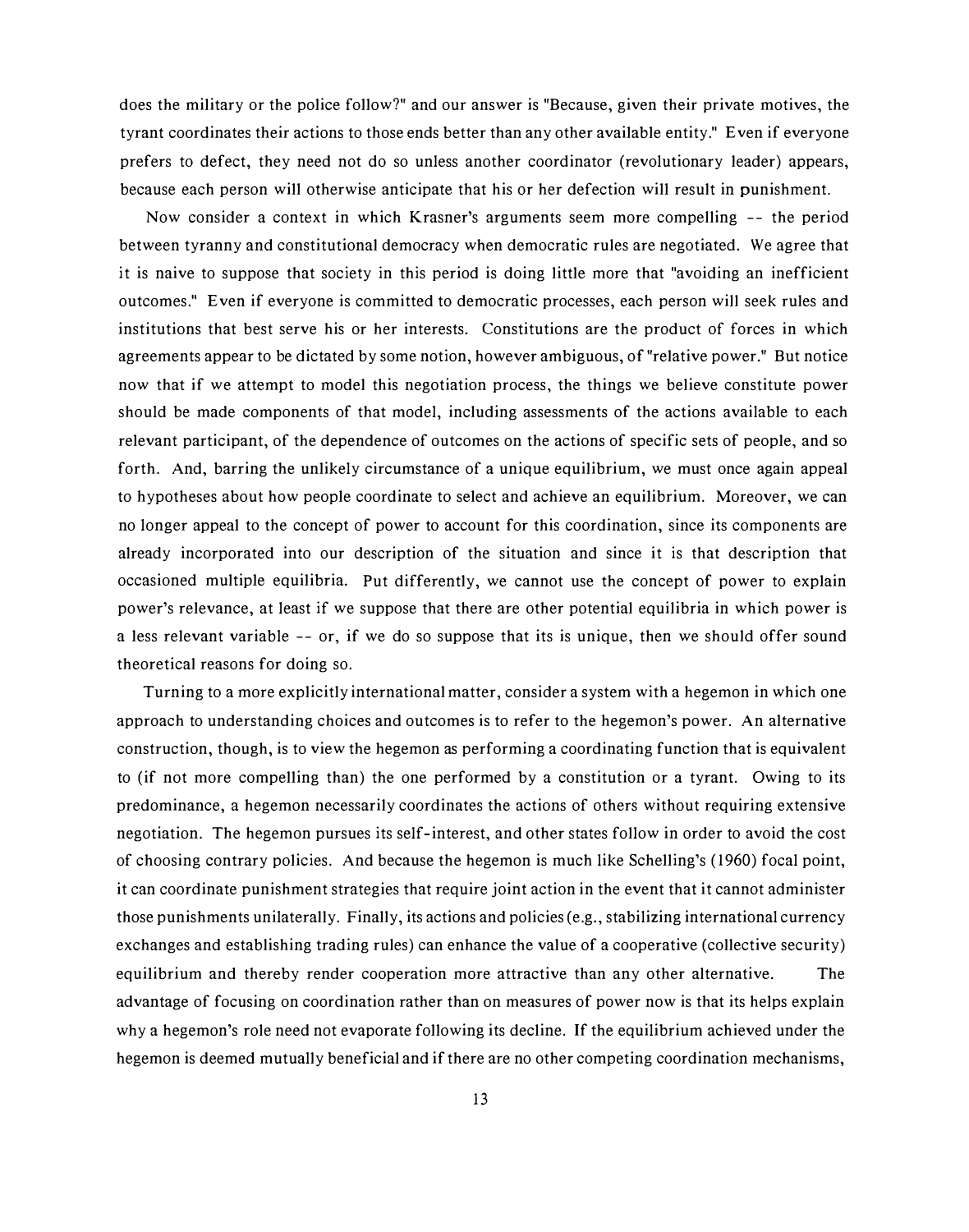the ex-hegemon may continue as the primary instrument of international coordination long after it loses its status. On the other hand, what disappears with the hegemon's relative decline is its ability to punish unilaterally and the expectation on the part of other states that it will do so. Thus, the decline of a hegemon before countries develop other devices that serve the same coordinative functions can greatly disrupt the ability of states to ensure continued adherence to the equilibrium that prevailed previously.

In any event, the cooperative equilibria achieved under a hegemon will be more susceptible to disruption after a hegemon declines owing to the fragility of beliefs. And it is at this point that the neoliberal offers the idea of "regime" as a coordination mechanism to substitute for to role of a hegemon. Indeed, the neoliberal's definition of a regime corresponds nearly identically to such a mechanism -- "sets of implicit or explicit principles, norms, rules, and decision-making procedures around which actor's expectations converge" (Krasner 1983: 2), "a set of mutual expectations, rules and regulations, plans, organizational energies and financial commitments, which have been accepted ... " (Ruggie 1975: 570), "recognized patterns of practice around which expectations converge" (Young 1980: 337), and "rules of behavior that allow actor expectations to converge" (Stein 1982: 127).

Hence, in a way that is wholly consistent with the requirements that game theory sets for achieving specific equilibria, neoliberalism places the study of regimes as coordination mechanisms at the heart of international relations theory. However, it is important to understand that cooperative outcomes are only one class of equilibria and that coordination can also involve disputes over the selection of outcomes "along the Pareto frontier" -- outcomes that may or may not entail overt conflict and that may or may not require an appeal to power and relative resources to discern final outcomes. Thus, to the extent that the realist view can be interpreted as an argument about the "naturalness" of coordination to a class of equilibria other than the ones neoliberals envision as feasible, the debate between realists and neoliberals becomes a debate over the relative ease with which states can coordinate to one equilibrium rather than another. That is, the dispute between realists and neoliberals is this: Realists argue that it is "more natural" to coordinate to non-cooperative equilibria (or to equilibria in which subsets of states -- alliances -- coordinate against other subsets) whereas neoliberals contend that institutions of various descriptions can effectively coordinate states to different (more universally cooperative) outcomes.

## 4. World Orders as Alternative Equilibria

Of course, a mere restatement of the realist-neoliberal debate in terms of coordination cannot resolve matters. We now require an understanding of the comparative problems associated with coordinating to the equilibria (world orders) that realists and neoliberals postulate, and, in particular, we must find a way to formalize the meaning of "more natural" when speaking about the equilibria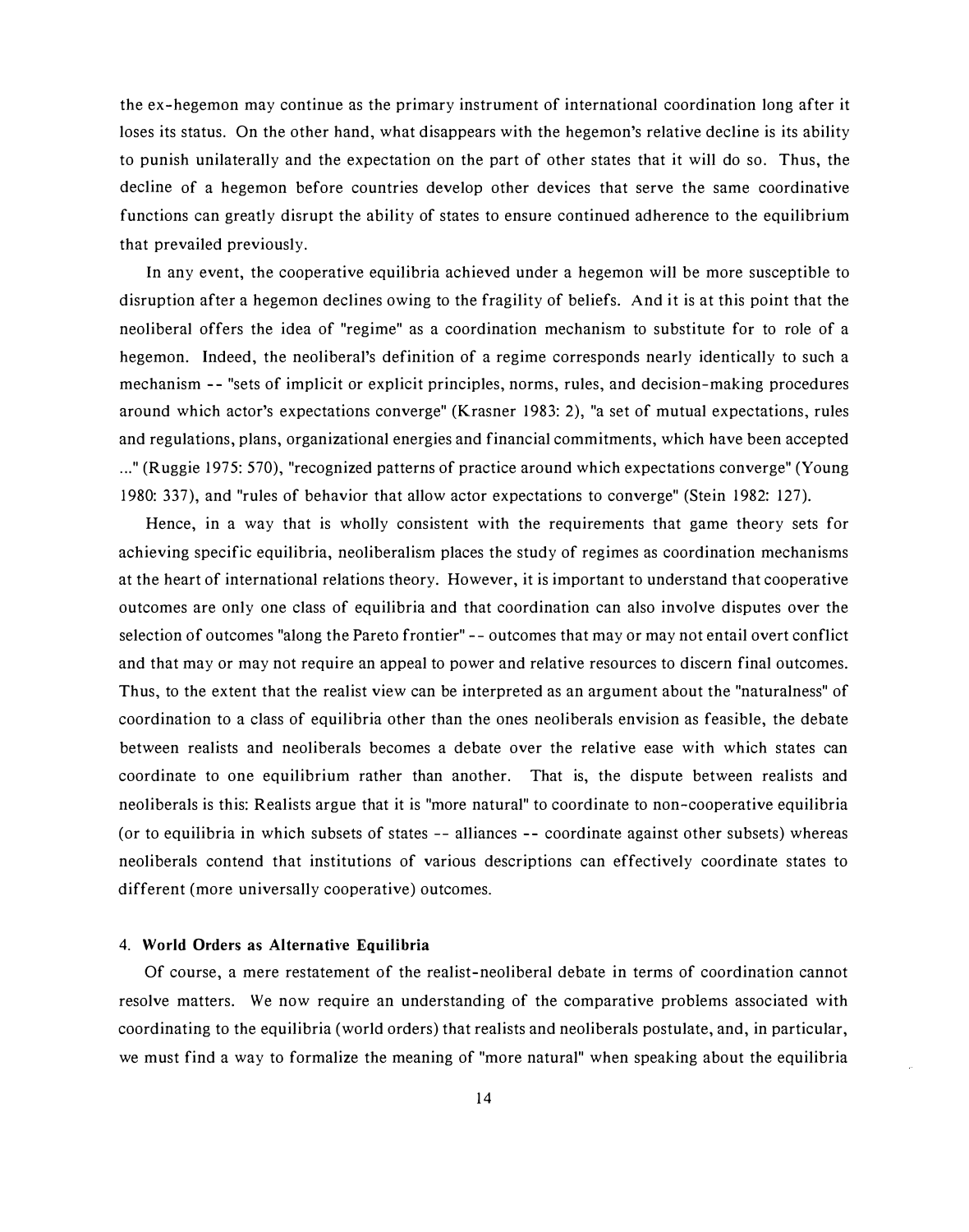in which states act as if they maximize relative gain. That is, we should assess the argument that realist equilibria somehow impose fewer requirements on coordination than do the equilibria postulated by neoliberals. Correspondingly, we also want to assess whether anarchic system can occasion equilibria in which power plays little or nor role in addition to equilibria in which power is the central concern of states. Thus, we require an analysis that in principle at least allows for the simultaneous existence of these equilibria, that informs us about the properties of the strategies that correspond to these equilibria when they exist, and, subsequently, that identifies the comparative advantages of coordinating to one of these equilibria rather than another.

In searching for an appropriate theoretical sub-structure, we might begin once again with the Prisoners' Dilemma. However, there are reasons for supposing that the this scenario cannot suit our purposes. First, even though Powell's ( 199 I) analysis suggests that there may be routes around the problem, the usual representations of the repeated Dilemma does not allow for the elimination of states (Grieco 1990). Thus, the existence of universally cooperative equilibrium there cannot be interpreted as a solution to any "security dilemma" that states can confront. Second, unless we explicitly focus on *n*-person formulations and on strategies other that, say, Tit-for-Tat, the Prisoners' Dilemma can mislead us about the viability of the neoliberal position. Recall that analyses of the 2 person Dilemma focus on two equilibria -- a "cooperative" one in which all mutual gains are realized through an equilibrium of Tit-for-Tat strategies and a "non-cooperative" one in which the players forego these gains and choose myopically dominant strategies. Of these two equilibria, one is clearly more socially attractive than the other, so we might reasonably conjecture that coordination to it can be realized without great difficulty. But the particular concern of realists is that there are other even more compelling equilibria -- equilibria in which states pursue strategies that yield antagonistic alliances designed to preclude the dominance of any single state (i.e., balance of power equilibria). The issue, then, is not whether countries must choose between wholly cooperative (e.g., collective security) equilibria and wholly non-cooperative equilibria, but whether they can also cooperate by forming competitive alliances.

These criticisms suggest that one approach is to consider  $n$ -person versions of the Dilemma, strategies that allow only subsets of players to cooperate, and models that somehow nest Prisoners' Dilemmas and Battle of the Sexes scenarios (Garrett 1992). However, rather than force any model into the straightjacket of particular scenarios, we should instead look at analyses that directly model the sources of conflict and cooperation, that allow for the elimination of countries, that allow for alliances, and that allow as well for cooperative equilibria in the form of, say, collective security arrangements that seek not only to ensure against conflict but that also are designed to realize the benefits of an efficient world economy. For these reasons it is useful to consider Niou and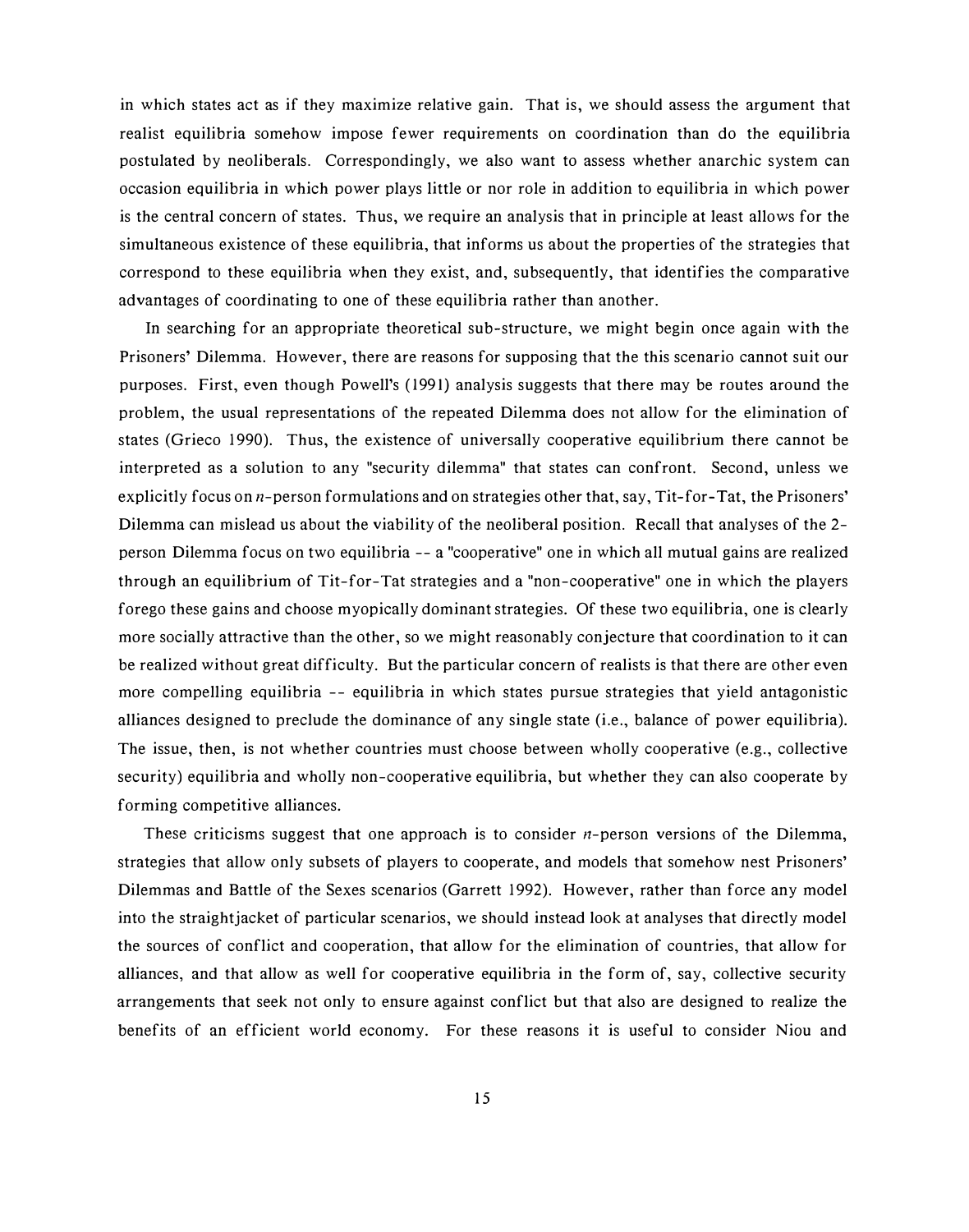Ordeshook's (1990, 1991) analysis of balance of power and collective security, which, although it offers a highly stylized and abstract model of conflict, does consider the possibility of sustaining cooperation, such as an all-encompassing collective security arrangement, in a system in which there are no exogenous enforcement mechanism. And because it does this in a zero-sum environment, this analysis allows us to investigate the possibilities of cooperation that do not depend, as in the repeated Dilemma, merely on there being gains from trade of sufficient magnitude. Cooperation, if it emerges at all, does so because defection from cooperative arrangements are punished by other states, each of whom must weigh the advantage of participating in a punishment versus defecting themselves, conditional on what they believe about the strategies of all other states in the system.

There is little reason to delve into the complexities of this analysis, which treats a rather complex stochastic game and which thereby confronts us with some technical analytic issues that we prefer to avoid in this essay. So, to begin with the simplest possibility, suppose there are three countries and that the initial endowment of resources is  $\mathbb{R}^{\circ} = (120,100,80)$ . Suppose states seek to maximize their resources and that this resource also measures their ability to overcome each other -- that is, resources correspond to "power" or, equivalently, voting weight). Next, imagine that these three states must play the following threat-counter-threat game:

- I. One country, chosen at random, has the first move. Suppose this country is state 1, which must threaten the redistribution (150,150,0), threaten (150,0,150), or "pass."
- 2. If 1 passes, then 2 gets the first move; and if 2 also passes, 3 gets the first move (all moves parallel those of state 1 in the obvious ways).
- 3. If 1 threatens, its partner must decide whether to participate in the threat. If this partner chooses not to participate, then 2 gets the "first" move as in step 2.
- 4. If 1's partner accepts, the threatened state (2 if 1 threatens (150,0,150) or 3 if 1 threaten (150, 150,0)) must chooses between transferring some of its resources to 1 or offering a counter-threat. Counter threats for 2 take the form  $(0,150,150)$  and  $(150,150,0)$  whereas counter threats for 3 take the form (150,0,150) and (0,150,150).
- 5. Suppose that if 2 or 3 proposes a transfer, it transfers to make 1 indifferent between its threat and the transfer. Hence, if 2 transfers, it must propose (150,70,80) whereas if 3 transfers, it proposes (150,100,50). Assume that I accepts the transfer in order to avoid the cost of implementing a threat. And once 1 controls half the resources in the system, suppose the game ends, because any subsequent action gives 1 the opportunity to take advantage of conflicts, to become predominant, and to overcome all states in the system.
- 6. If, instead, the threatened country proposes a counter-threat, its partner must choose between accepting or rejecting the proposal.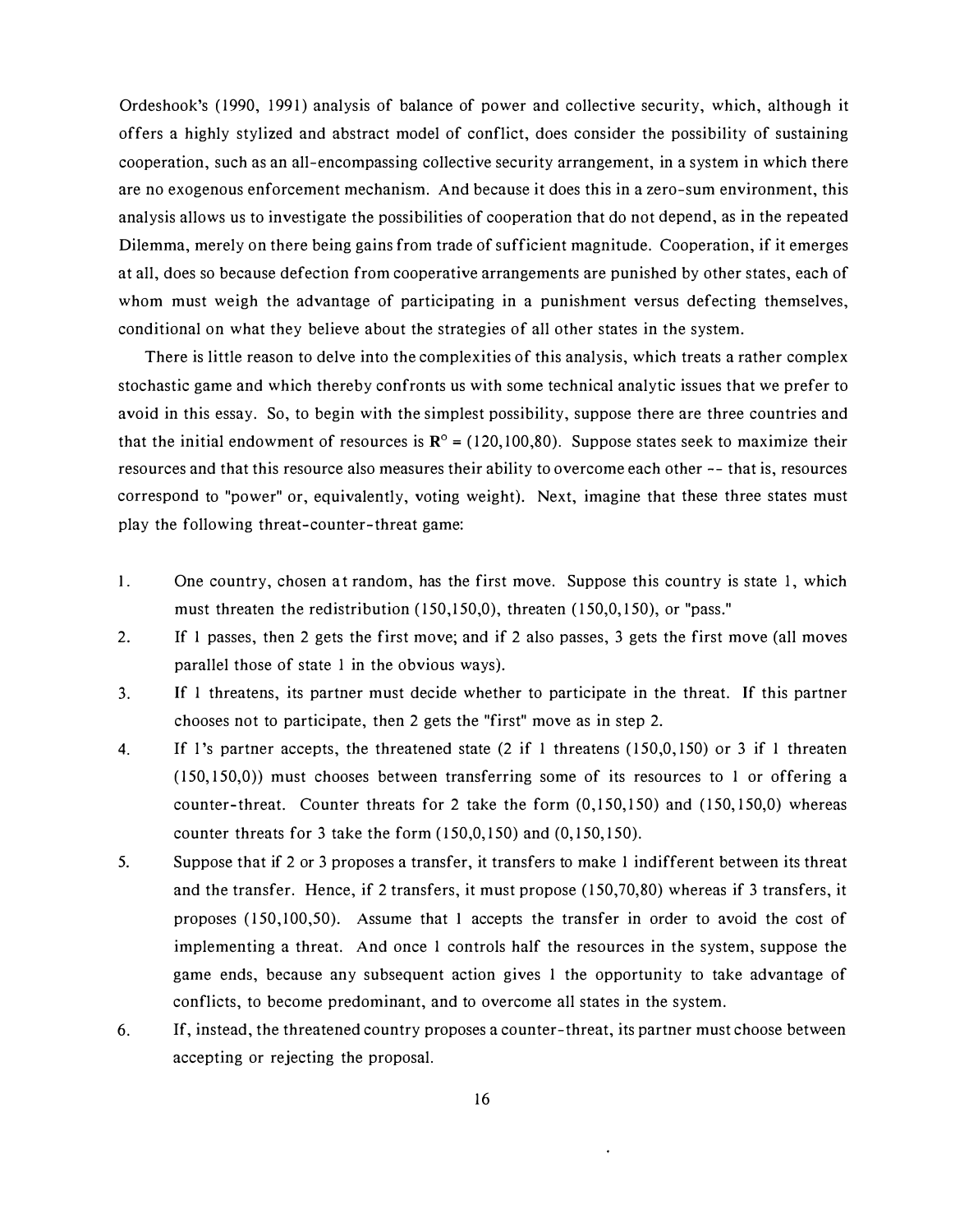- 7. If the proposal is rejected, the original threat is implemented -- thereby eliminating the threatened country.
- 8. If the counter is accepted, it becomes the new current threat, and as in step 2, the threatened player much choose either a new counter-threat or a resource transfer.

We note simply now that this 3-country game occasions two types of equilibria, which can be supported by the following (approximately described) strategies (notice that strategies specify what players do along the equilibrium path as well as what they should do if one or more players defect from that path):

- El: Country I, if given the first move, threatens (150,0,150); 2 threatens (0,150,150); 3 passes or threatens  $(150,0,150)$  or  $(0,150,150)$ . If the initial threat is  $(150,150,0)$ , then "reject;" otherwise "accept." If threatened, states 1 or 2 transfer to the largest threatening country. If state 3 is threatened, then 3 offers (150,0,150) or (0,150,150) as a counter-threat. The equilibrium outcome here is an even chance lottery between (150,70,80) and (70,150,80).
- E2: No state makes an initial threat, but if one is offered, the proposed partner "rejects." If the initial threat is rejected, then the "defecting" state is punished by being threatened in the next stage (and this threat is accepted). If two players defect by making and accepting an initial threat or by failing to punish, then play the game as described in EI. The equilibrium outcome here is the initial status quo,  $(120, 100, 80)$ .

The first equilibrium corresponds to a pure conflict scenario in which a threat is made at the first opportunity and the threatened country, I or 2, survives only by "buying off" the largest threatening country. No country is eliminated, but only because each has sufficient resources to make a "game ending" transfer and because no one wants to allow anyone else to be predominant. Extensions of this analysis to  $n$ -countries reveals, moreover, that countries can be eliminated or can become more susceptible to being forced to make a resource transfer if their resources diminish too greatly or if other states increase their resources too much. Hence, in an El -type equilibrium, states are necessarily concerned with power and relative gain.

In contrast, the second equilibrium corresponds to an all-encompassing collective security system in which everyone agrees not to make an initial threat and defectors are punished by the remaining countries. Notice that collective security here need not have a purely military connotation -- it can refer also to various economic agreements that are enforced by punishment strategies applied to those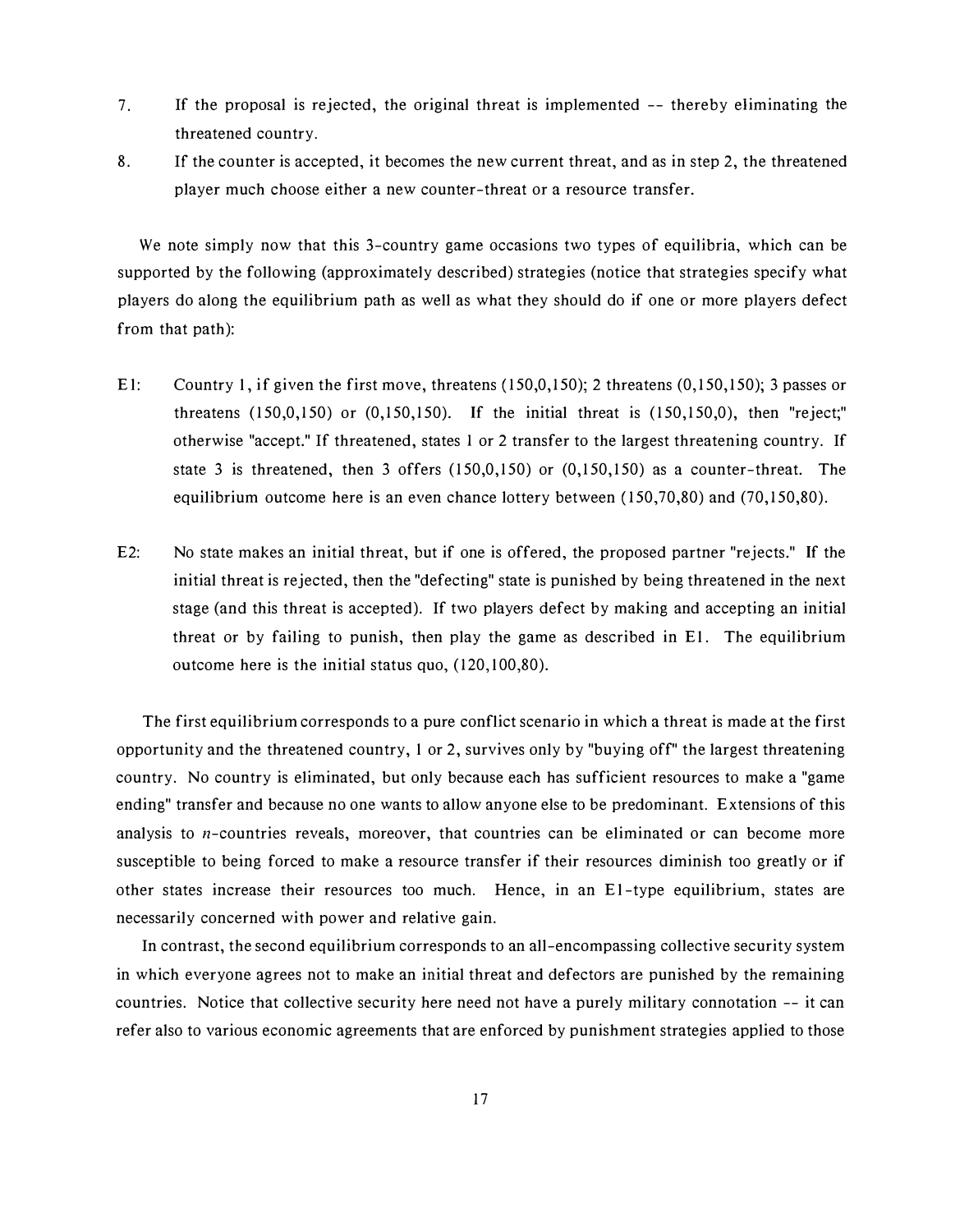who defect from trade, monetary, or other such agreements. Whatever its interpretation, cooperation (in the form of the absence of threats) is self-enforcing here, because punishments eliminate the benefits of defection and because administering those punishments is rational. In game-theoretic terms, this equilibrium is subgame perfect.

We also want to emphasize that an E2-type equilibrium exists regardless of the number of countries and regardless of the distribution of resources. It follows, then, that in such an equilibrium states can pursue those subsidiary policies that generate mutual gains and, as in domestic politics, they can focus their attention on the construction of those institutional structures that regulate the Prisoners' Dilemma-type scenarios that arise among states. Put simply, in an E2-type equilibrium, states need not concern themselves with relative gain at the expense of absolute gain.

The situation that confronts the three countries in our example, then, is summarized by Game 4, which illustrates the 3-country game that results from our scenario if each country must choose between playing in accordance with El or E2. For example, if 1 chooses El and 2 and 3 play according to E2, then I defects (by offering an initial threat), and 2 and 3 punish 1 and force 1 to transfer resources to 2. Hence, we enter  $(70,150,80)$  in cell  $(E1,E2,E2)$ . In contrast, if 1 and 3 choose El but 2 chooses E2, then 1 and 3 threaten 2 and force a transfer to I. Hence, we enter (150,70,80) in cell (El,E2,El). If I and 2 choose El but 3 chooses E2, then either I or 2 make an initial threat (depending on who nature chooses first), 3 rejects, and the defector is punished so that either (150,70,80) or (70,150,80) prevails. Hence, we enter (110,100,80) in cell (El,El,E2).

|    | E            |                |  | E2           |              |  |
|----|--------------|----------------|--|--------------|--------------|--|
|    | E1           | E <sub>2</sub> |  | Εl           | E2           |  |
| E1 | 110, 110, 80 | 150, 70, 80    |  | 110, 110, 80 | 70, 150, 80  |  |
| E2 | 70, 150, 80  | 110, 110, 50   |  | 150, 70, 80  | 120, 100, 80 |  |
|    |              |                |  |              |              |  |

| m<br>٠.<br>., |  |
|---------------|--|
|---------------|--|

Notice now that Game 4 has the two equilibria,  $(E1, E1, E1)$  and  $(E2, E2, E2)$ , we describe. But as in the Battle of the Sexes, these equilibria are neither equivalent nor interchangeable -- country I prefers (E2,E2,E2), country 2 prefers (El,El ,El), and alternative combinations of El and E2 are not equilibria. Hence, without some means of coordinating strategies, there is no reason to suppose that one equilibrium or the other will be achieved or, indeed, whether any equilibrium at all will prevail.

The relevance of this example, then, is four-fold. First, we see that both cooperative and noncooperative equilibria -- world orders -- can exist within a scenario other than the repeated Prisoners' Dilemma. Second, since we have already incorporated the influence of power into the analysis by way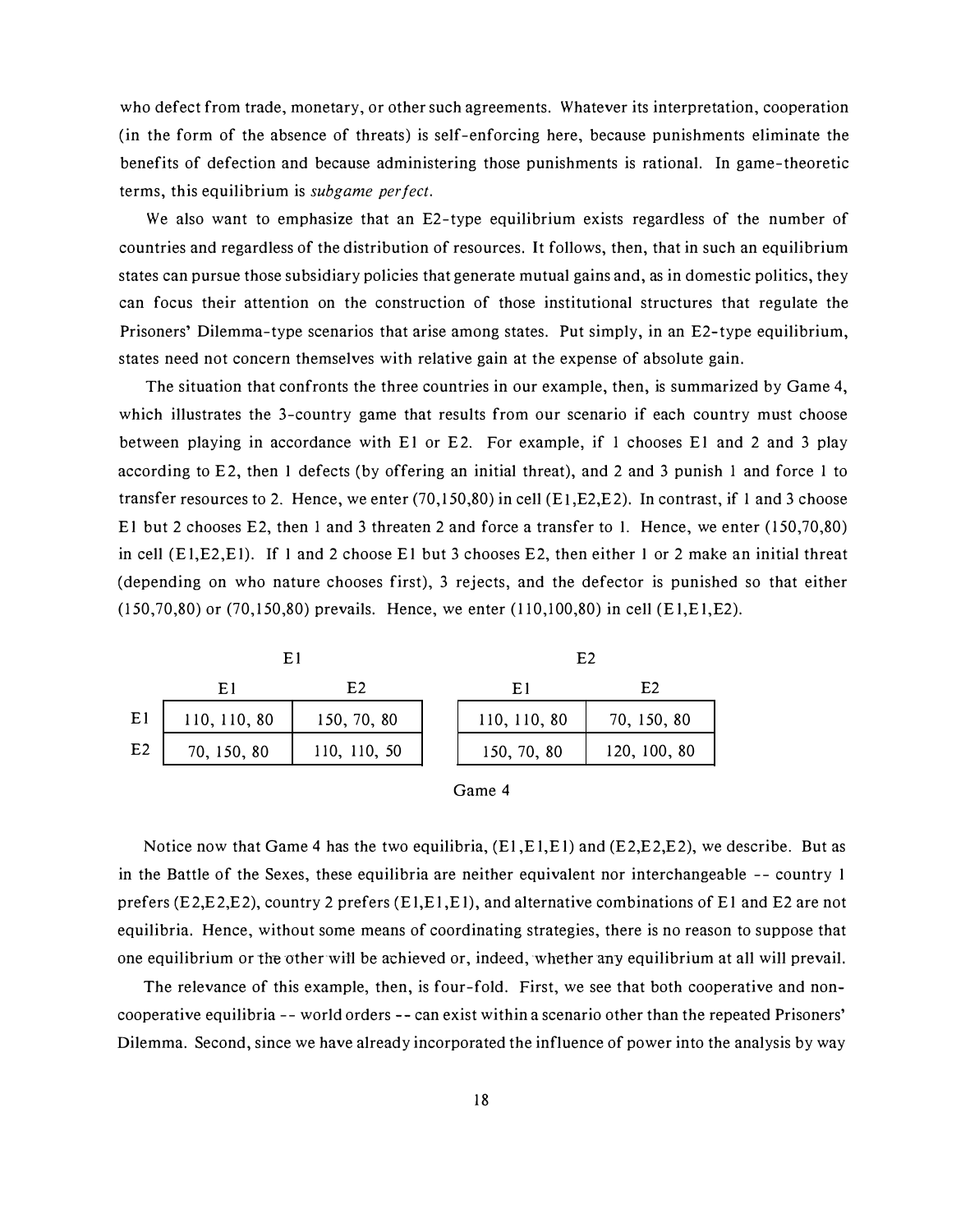of defining legitimate threats and counter-threats, we cannot now use power to predict which of these two equilibria prevail. Equilibrium selection must occur on some other basis. Third, neither of the equilibria we identify here is Pareto-dominated by the other. Thus, there is no reason to suppose  $a$ priori that states will gravitate to one rather than the other -- whether they thus gravitate will depend on things other than the relative efficiency of one equilibrium as compared to another. Fourth, the existence of a collective security equilibrium does not depend on the supposition that states maximize absolute as against relative resources -- both goals are equivalent because total resources are constant. Thus, the resolution of the debate over goals is not, *per se*, an essential step to explaining cooperation. Finally, this analysis illustrates that learning how states coordinate to particular equilibria is an essential part of any explanation for final outcomes. If there are multiple equilibria in so simple a model as the one we offer, then we can be certain that this multiplicity characterizes an even more complex reality.

There is one final matter that we must attend to that emphasizes this last point. Specifically, if we add countries to the model, then there is a third type of equilibrium that admits of alliances, that admits of a concern with relative gains and power, and that is described thus (Niou and Ordeshook 1992):

E3: In pre-play negotiation, countries partition themselves into exhaustive and disjoint subsets alliances. Members of the same alliance then play as in E2 with respect to each other, and as in El with respect to countries outside of their alliance. That is, an alliance is a limited collective security arrangement in which alliance members are punished for any defection. (Note that this strategy is equivalent to E2 when  $n = 3$ .)

Thus, in addition to the extremes of an all-encompassing collective security arrangement versus one in which agreements are forged at the time threats are made, there are intermediate possibilities so that coordination involves the selection of a particular arrangement from a potentially vast menu.

### 5. Problems of Coordination

Having thus identified the variety of equilibria that can exist within a single scenario, let us now consider the problems associated with coordinating to particular equilibria. Looking first at Game 4 and ignoring the possibility of alliances, consider the prospect of the three countries in this example coordinating merely with some pre-play discussion that allows them to express an agreement to choose strategies in accordance with one equilibrium or the other. After all, as we note earlier, coordination involves little more than establishing a set of beliefs so that choosing the appropriate strategy is a best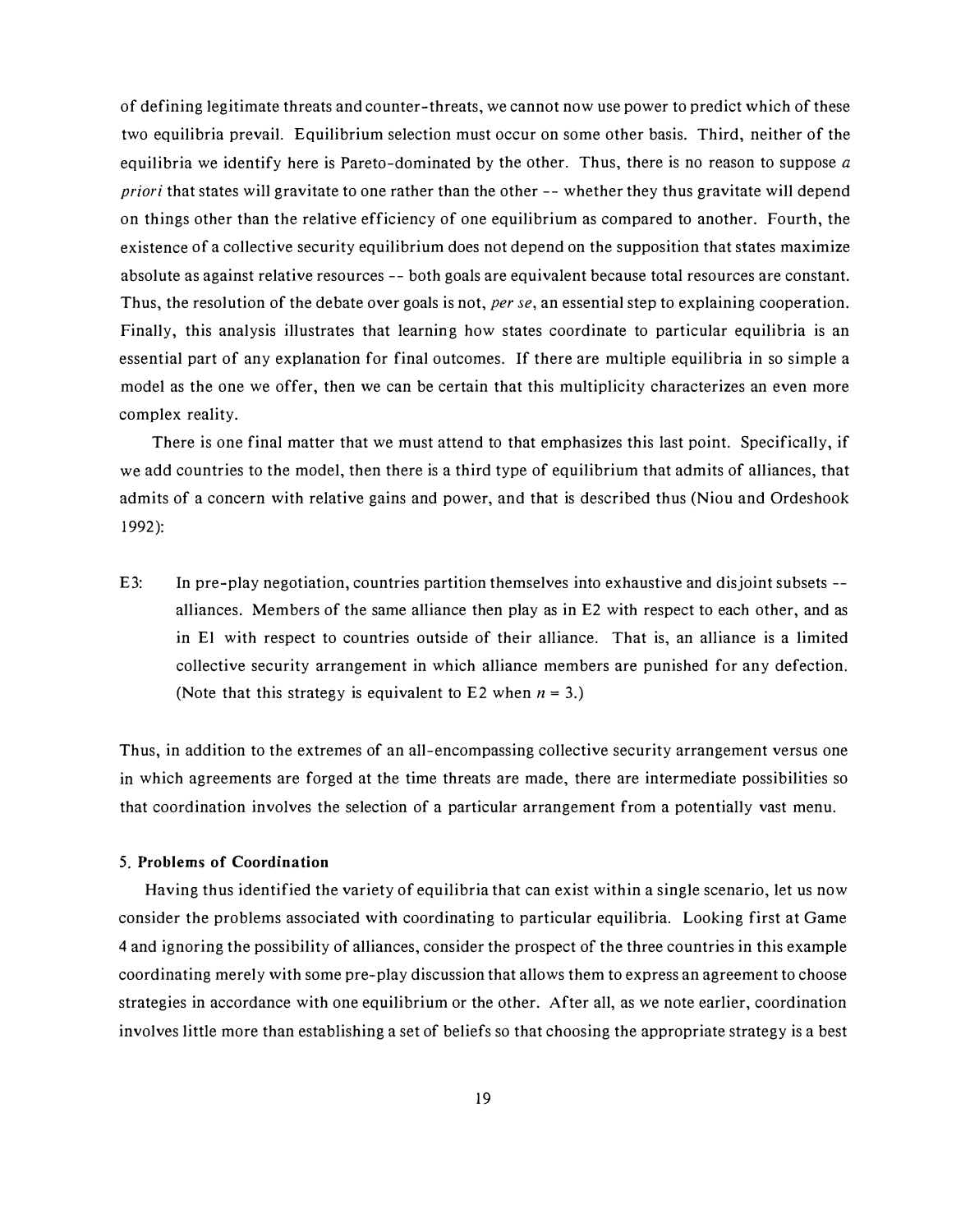response for each player, and there does not seem to be a more straightforward way to establish such beliefs than by having each person express his or her intent to choose a particular strategy beforehand.

It is here, however, that we can discern the sources of the realist's disagreement with neoliberalism, because there are good reasons for supposing that mere pre-play discussion is ineffectual with respect to ensuring the collective security equilibrium (E2,E2,E2). First, this equilibrium calls for states to "do nothing" until there is a defection that warrants punishment. Hence, regardless of the verbal agreements they reach, each state, as the game unfolds, may question whether others are abiding by their collective security strategies or whether they are merely postponing making a threat until circumstances (not modeled here but presumably including exogenously induced changes in the distribution of resources) are favorable to that purpose.

Second, collective security requires that states punish defectors; but proposing a punishment (as opposed to some other threat) may be rational only if it is certain beforehand that the ostensible partners in the punishment will maintain their commitment to it. Because a collective security equilibrium is subgame perfect in our model, doing so is rational here. But we should not ignore the possibility, as a practical matter, that states might be concerned that a defection of one type increases the perceived likelihood of yet other defections, so that defection becomes a self-fulfilling prophesy. Our example, after all, assumes that all countries have perfect foresight, whereas if there is always something left to chance, then, barring a perfectly functioning coordination mechanism, the viability of pursuing a punishment strategy may be reduced.

Third, that collective security is an equilibrium means only that no state has an incentive to defect unilaterally from the agreement. This does not mean that states cannot gain if two or more of them defect simultaneously -- if there are coordinated defections. For example, if states 2 and 3 defect from (E2,E2,E2) to (E2,El,El), then country 2 gains and 3 loses nothing. And, stepping outside the limits of our formal analysis for a moment, country 2 can presumably reward 3 somehow for its compliance. Indeed, if we are willing to assume that states can coordinate to achieve one type of equilibrium, then, barring other considerations, we should be willing to assume that subsets of them can coordinate to achieve other ends  $-$ - if *n* countries can coordinate, then it is reasonable to assume that  $m \lt n$  can also coordinate.

Although the realist's objection to the neoliberal argument takes the form of a discussion of these issues, we can see its theoretical content better by referring to Game 5, which, like the Battle of the Sexes and like Game 4, has two non-equivalent, non-interchangeable equilibrium strategy pairs,  $(a_1,b_1)$  and  $(a_3,b_3)$ . At first glance we might suppose that, barring any prior asymmetrical beliefs about strategies, neither equilibrium is more likely to prevail than the other. But suppose we consider the outcome that prevails if the two players start at arbitrary strategy pairs and if they adjust their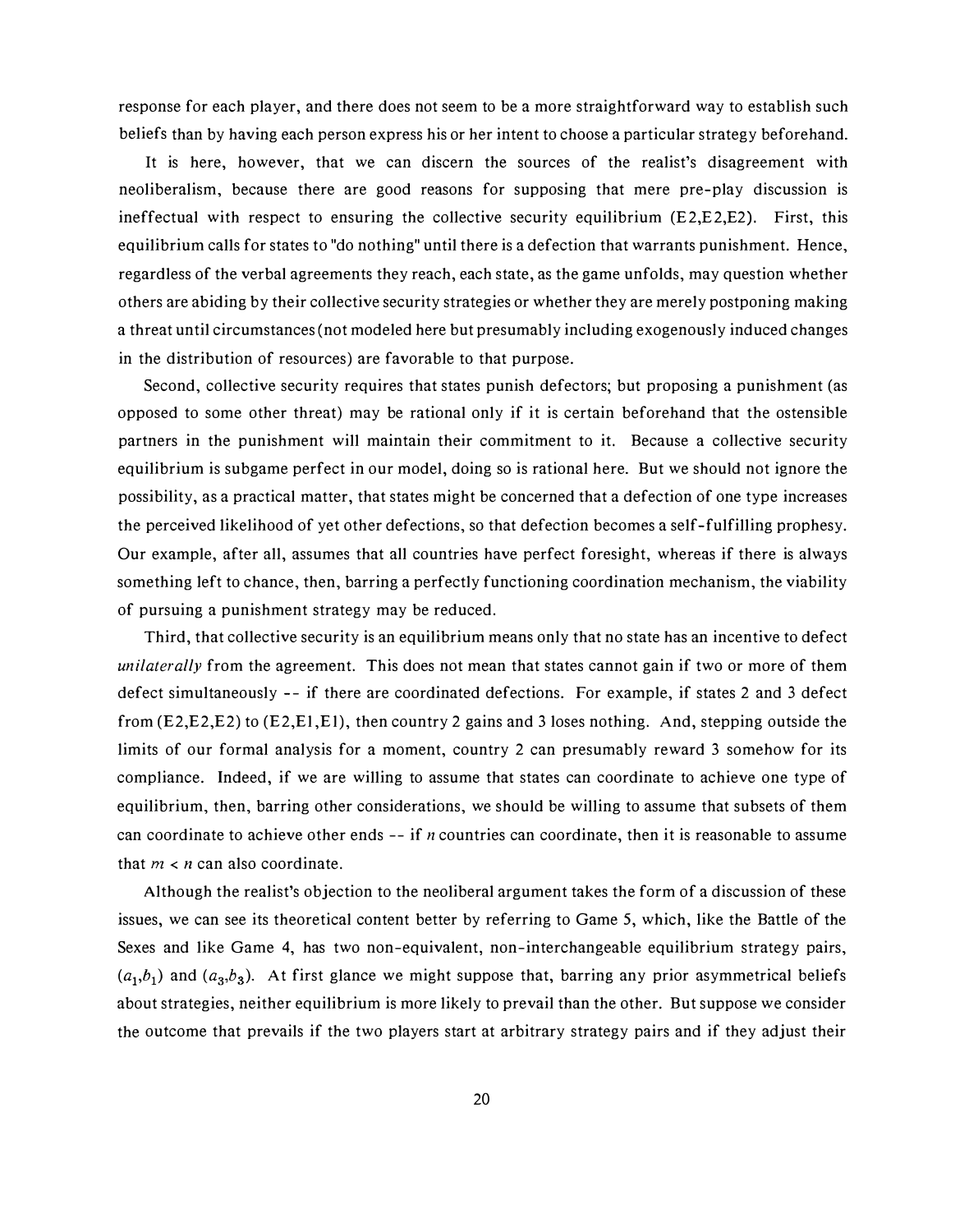strategies sequentially. For example, if they begin at  $(a_1,b_2)$ , they arrive at (3,4) if column chooser moves first, whereas they arrive at (4,3) if row chooser moves first, followed by column chooser (via the route  $a_1$  to  $a_3$ ,  $b_2$  to  $b_3$ ). Counting the number of ways each equilibrium can be reached from some other pair of strategies, there are four routes to  $(3,4)$  and ten to  $(4,3)$ . Thus, we might suppose that in the absence of coordination, (4,3) is more likely to prevail than is (3,4).

|         |      | о,   | b,   |
|---------|------|------|------|
| $a_1$   | 3, 4 | 0, 0 | 0, 0 |
| $a_{2}$ | 0, 0 | 2, 2 | 1, 4 |
| $a_3$   | 0, 0 | 4, 1 | 4, 3 |
|         |      |      |      |

| - 2<br>۰. |  |
|-----------|--|
|           |  |

A similar calculation pertains to the situation portrayed in Game 4 if we suppose that country 3 gains some nominal amount from its coalition partner whenever it participates in an initial threat -there are twice as many routes to  $(E1, E1, E1)$  as there are to  $(E2, E2, E2)$ . The realist's objection to neoliberalism, then, can be restated thus: Although the equilibrium neoliberal institutionalists postulate require explicit coordination, the absence of effective coordination is more likely to yield realist's scenario than it is to any other outcome. Understanding this, states naturally prepare for a competitive and less than wholly cooperative or benign environment.

Game 4 and its *n*-country counterparts, however, cannot resolve matters in favor of one side or the other until other matters are considered, including the costs of conflict, the positive externalities that accrue to all states from cooperative action, incomplete information, deception, and misperception. Neoliberalism continues to have available to it the response that not only is a cooperative equilibrium attractive because convergence to it can be made mutually beneficial, and not only do events reveal that the requisite coordination is feasible, but the mechanisms of coordination can also expand the opportunities for convergence to that equilibrium. On the other hand, barring a compelling argument to the contrary, realists are justified in arguing that prudent states will be concerned that the promise of a wholly cooperative equilibrium is only that -- a promise -- and that those who fail to make appropriate preparations for a more conflictual system will be disadvantaged. These preparations, in turn, establish a set of beliefs that move outcomes away from those that neoliberals envision as equilibria. That is, the supposition of a conflictual environment may be more readily sustained as a self-fulfilling prophesy than a wholly cooperative one.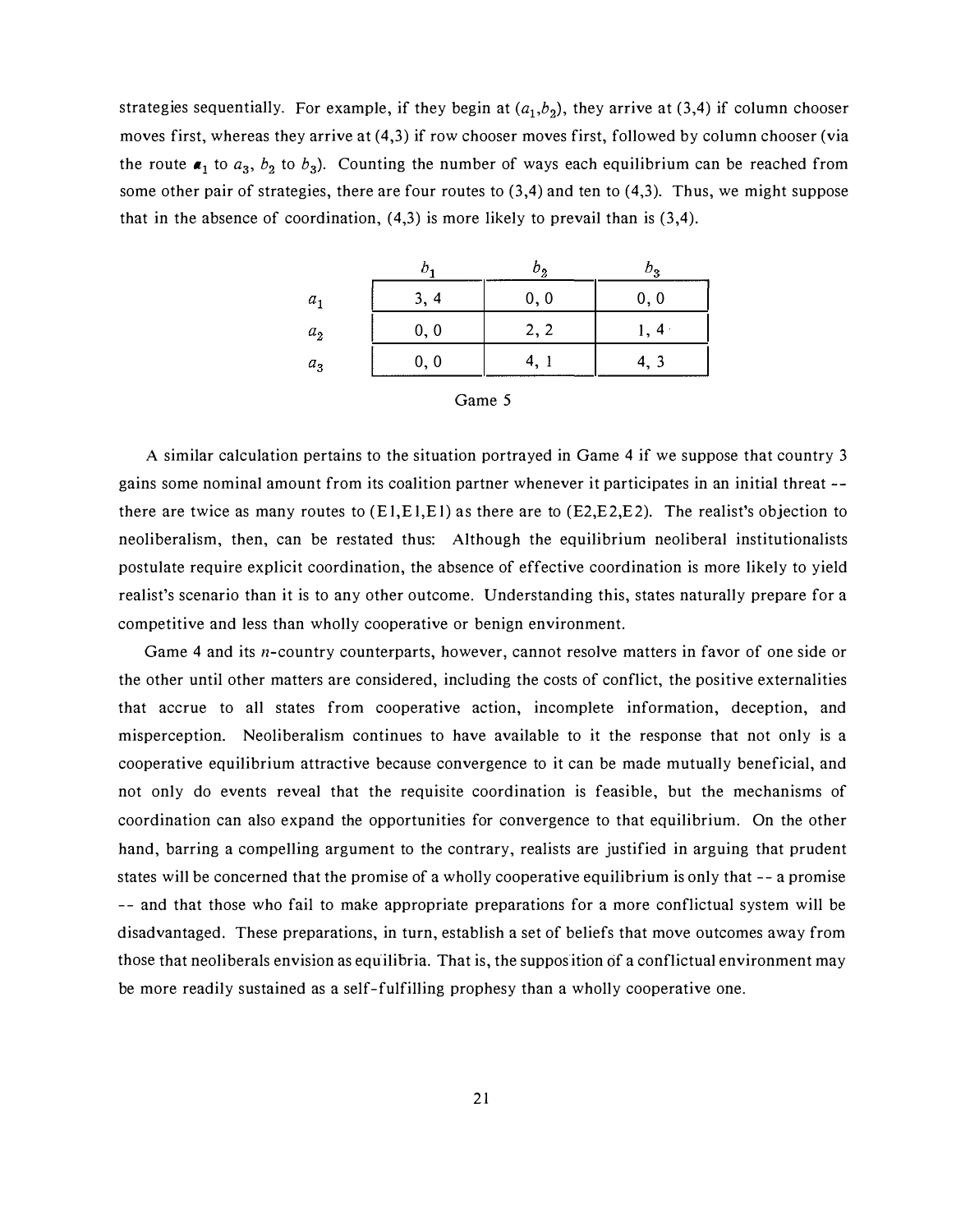#### 6. The Debate Recast

Returning to the issue with which we began -- goals -- consider the conclusion that the discussion of them is tangential to a theory of international systems. It is of course true that any model of international politics must begin with an assumption about goals as an initial operating hypothesis. And despite the fact of the occasional national leader bent on world or regional domination, there is little to dissuade us from assuming, in accordance with Powell's (1991) analysis, that absolute gain is the primary goal and relative gain is at best a derivative concern. But while recognizing that governments can appear to seek different ends, depending on circumstances, we cannot ignore that the circumstances dictating the compatibility or incompatibility of specific goals are themselves endogenous and depend on what states believe about the beliefs and strategies of other states. More to the point, goals are best thought of either as the epiphenomena of these beliefs or as a component of the description of different equilibria.

To illustrate, recall our discussion of the hegemon's role, and notice that we can conduct this discussion without references to goals. Although much of what we say is predicated on the supposition that each state's fundamental goal is welfare maximization, predicting whether cooperation or conflict emerges after a hegemon's decline does not require any reassessment of goals. Instead, prediction requires an assessment of the necessity for and viability of alternative coordinating mechanisms. If a hegemon's decline is accompanied by state actions that are consistent with relative resource maximization -- with a less cooperative and more conflictual environment -- the explanation for these actions cannot be that goals have changed. Such an "explanation" is but a redescription of events. Our explanation must be that states can no longer coordinate to the same outcomes as before, which, in turn, requires an explanation that refers to beliefs, feasible strategies, the relation between strategies and outcomes, and the properties of different equilibria.

It may be true that equilibrium selection in a post-hegemonic system, as Krasner (1991) argues, depends on things that we think of as components of state power. To suppose that the institutions that emerge to facilitate cooperation or conflict do not represent the capabilities of states is unwarranted because it ignore the fact that "something" must structure international relations. However, regardless of the level at which we conceptualize matters, coordination in some form remains an essential part of equilibrium selection. Moreover, a primary concern with relative gain remains a derivative matter, depending on whether they coordinate to a wholly cooperative or to a competitive equilibrium. It follows that explanations of conflict and cooperation in systems without a hegemon require an assessment of coordination and of the mechanisms required to coordinate to one type of equilibrium rather than another.

Insofar as the coordinating efficacy of regimes and institutions is concerned, this is neither the time nor the place to launch into a discussion of the varied ways in which regimes and institutions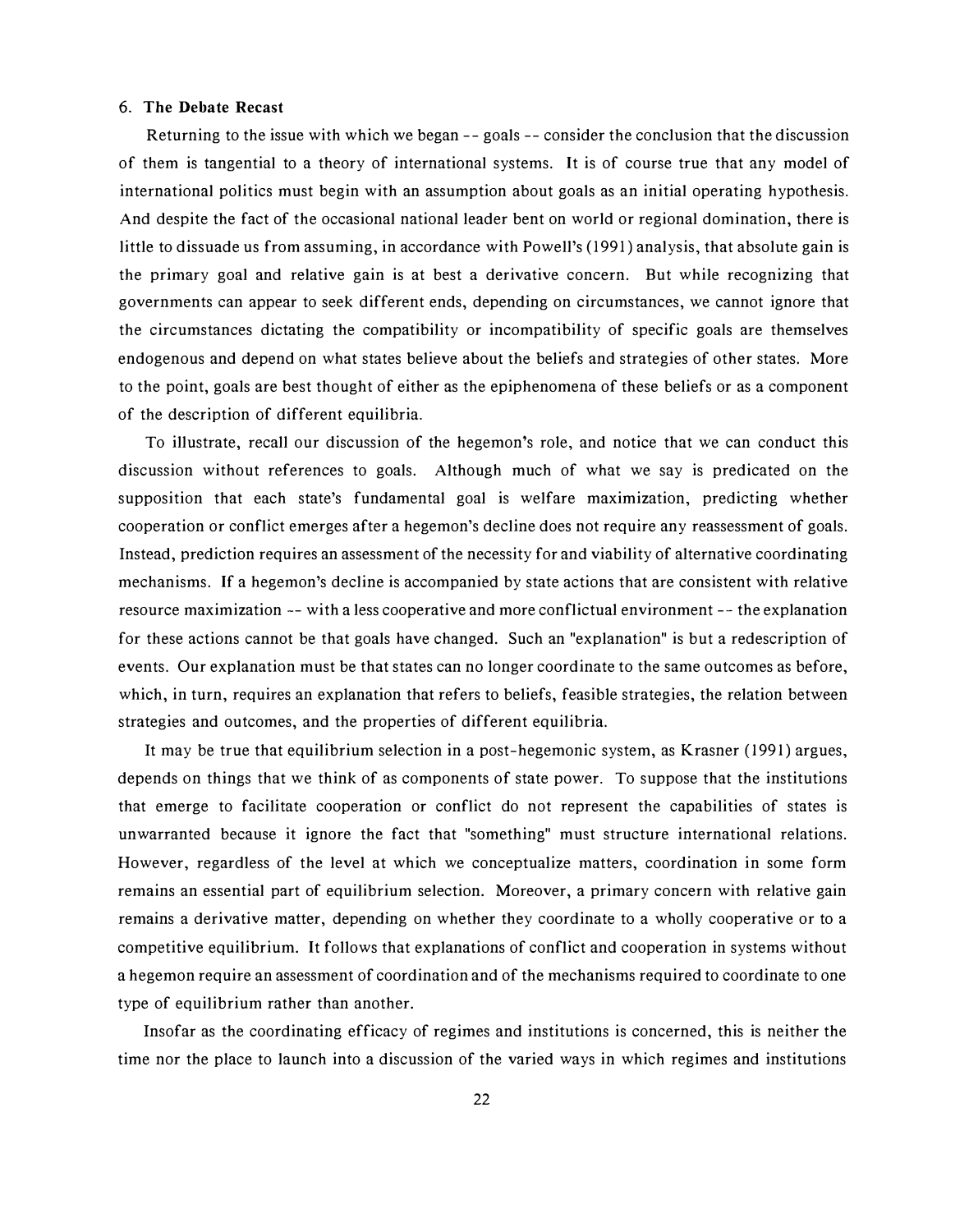perform their function. But it is useful to explore why realists seem less concerned than neoliberals with institutions. We can begin with the fact that although  $(a^*,b^*)$  and  $(a',b')$  may both be equilibria to the same game, their other properties may make one less attractive than the other as a prediction. For example, although both players playing Tit-for-Tat and both players choosing not to cooperate in the repeated Prisoners' Dilemma are both equilibria, Tit-for-Tat is not a *subgame perfect* equilibrium -- if a player believes that his "opponent's" deviation from cooperation is a one-time error, then it is irrational to punish since doing so merely causes the other player to punish subsequently, which results in an endless sequence of otherwise unwarranted punishments (c.f., Ordeshook 1992). Similarly, consider the threat-counter-threat game we outline in Section 4. In this instance, although  $(E1, E1, E1)$  and  $(E2, E2, E2)$  are both equilibria,  $(E2, E2, E2)$  is less stable because it is not a strong equilibrium. To see this, suppose 1 threatens (150,0,150). The strategy E2 calls for 3 to "reject" so that 2 and 3 can punish 1; but since we also predict that 3 cannot gain resources, 3 is indifferent between rejecting and accepting l's offer. Thus, (E2,E2,E2) is an equilibrium in a weak sense -- although 3 has no positive incentive to defect from E2, it also has no positive incentive to abide by it. Finally, our count of the number of paths to each equilibrium in Game 5 suggests that  $(E1, E1, E1)$  is more likely to prevail through uncoordinated action than is  $(E2, E2, E2)$ .

We can hypothesize, then, the importance of institutions and the concept of a regime to the neoliberal argument stems from the fact that the equilibria they seek (as opposed to the type realists predict) require "strengthening" if they are to be maintained. That the attractiveness of a collective security equilibrium can be more readily enhanced than a conflictual one seems reasonable -- there are positive externalities from a non-conflictual environment that exist to a lesser degree when states must be concerned with threats to their sovereignty. Hence, if the institutions required for realizing these externalities can be set in place, everyone has a greater incentive to establish, coordinate to, and maintain a collective security equilibrium.

Of course, realists cannot wholly discount the relevance of institutions. Alliances are a part of their argument and institutions can be as necessary to the maintenance of an alliance as a limited collective security arrangement that meets an external military threat as they are to the maintenance of an all encompassing collective security arrangement designed to facilitate a mutually beneficial world economy. The realist's argument, though, is that certain types of alliances and the institutional forms that service them arise "naturally" out of the competition among states and the necessity for ensuring one's sovereignty in anarchic systems. The alliances that fail to form or to survive are those that do not establish these institutions.

The realist view, then, has a Darwinian flavor whereas in the neoliberal scheme, a cooperative outcome and its corresponding institutions prevail if and only if states consciously direct their efforts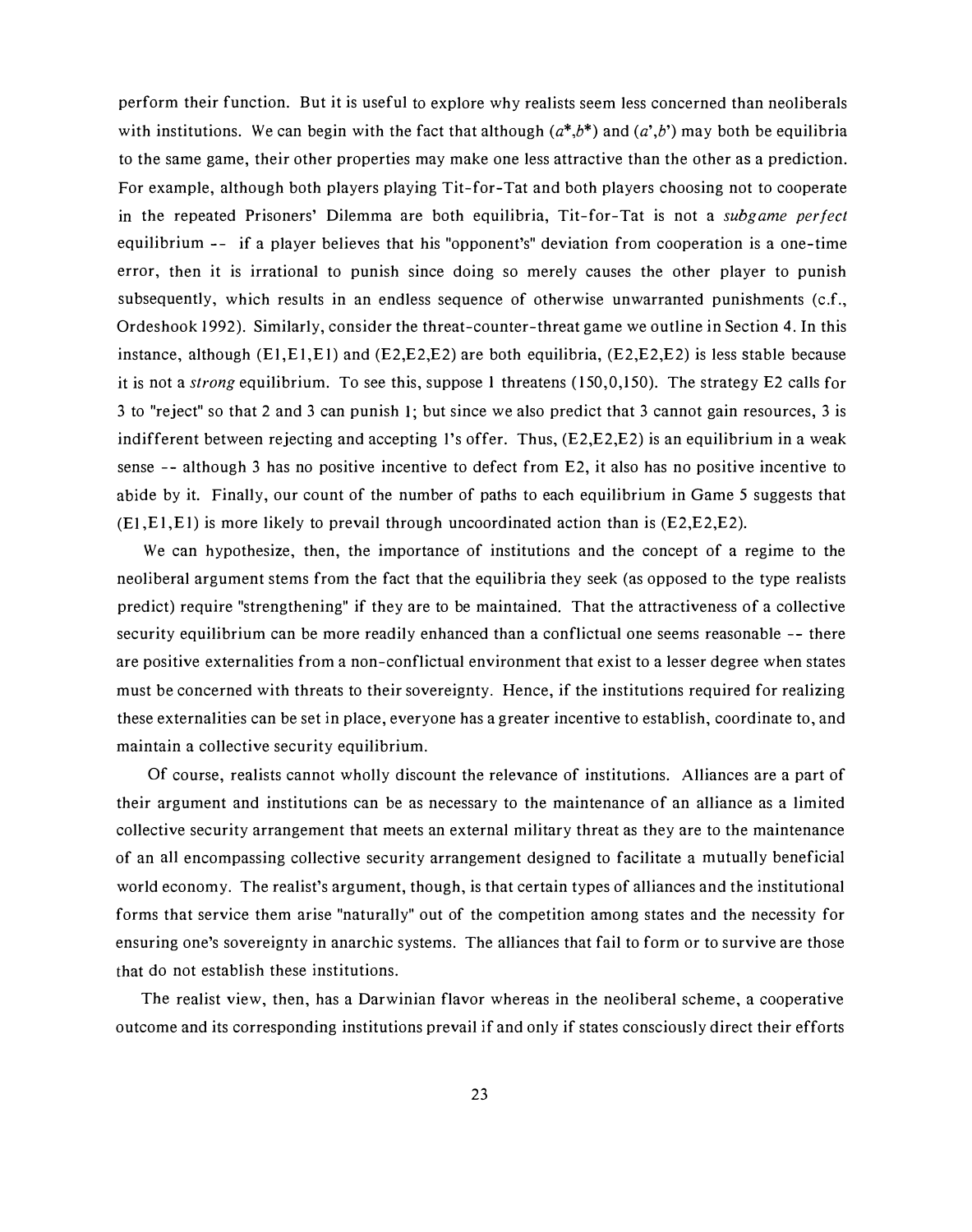to that end. We hesitate, nevertheless, to offer a position in the realist-neoliberal debate, because we know too little about how coordination mechanisms influence those processes. This essay, then, is less a critique of realism and neoliberalism than it is an acknowledgment that many if not most of the insights and conclusions from both schools of thought ought to be central to the construction of any general paradigm. However, the phenomena that concern us are complex, and existing modes of inquiry -- verbal argument and metaphorical appeals to elements of game theory -- have reached the point of diminishing marginal returns. Thus, choosing between these two competing schools of thought is at present largely a function of the emphasis one chooses to place on different parameters and of taste -- hence, this essay's title.

Are international affairs so risky that states cannot rely on collective security agreements to ensure their sovereignty or are the gains from cooperation sufficiently great that wholly competitive policies are antiquated? Has global territorial competition been replaced with a competition for economic dominance? To what extent is the ability to coordinate sensitive to domestic politics? Is economic competition conducted by extra-territorial entities more benign than other forms? Have institutional inventions and the technologies that service them made coordination appreciably less difficult? Is the concept of the nations-state itself becoming less relevant as new international actors and forms of international organization arise to shape a world economy?

Answers to such questions require a coherent theoretical structure, and although we do not have the temerity to attempt a description of a wholly general theory, we can discern what it is we require of that theory. First, because international systems are characterized by a multiplicity of feasible equilibria regardless of the level of generality with which we conceptualize matters, ascertaining the extent to which coordination is required to achieve different types of equilibria and learning how people and states coordinate to them are our central problems. Second, rather than deal with state goals as a primary explanatory variable, we should focus on the properties of different equilibria, including their durability (stability) in the event of accidental deviations and the likelihood that they can prevail under different assumptions about system dynamics. Third, although we may choose to allow power and the pursuit of relative gain to influence equilibrium selection at one level of analysis (as when states design institutions to choose alternative Pareto efficient outcomes), our theory should render such goals the consequence of the selection of an equilibrium in some higher or more general level coordination problem. Finally, that theory should clarify the role of institutions in the evolution of beliefs, in coordination, and in the enhancement of the attractiveness of equilibria. We should realize, though, that owing to the complexity and inclusiveness of the phenomena under consideration, the likelihood of some all-encompassing, mathematically rigorous theory as low. Instead, using basic tools drawn from game theory and other fields, we must begin to develop more carefully some first principles of competition and cooperation. This essay suggests that those first principles should focus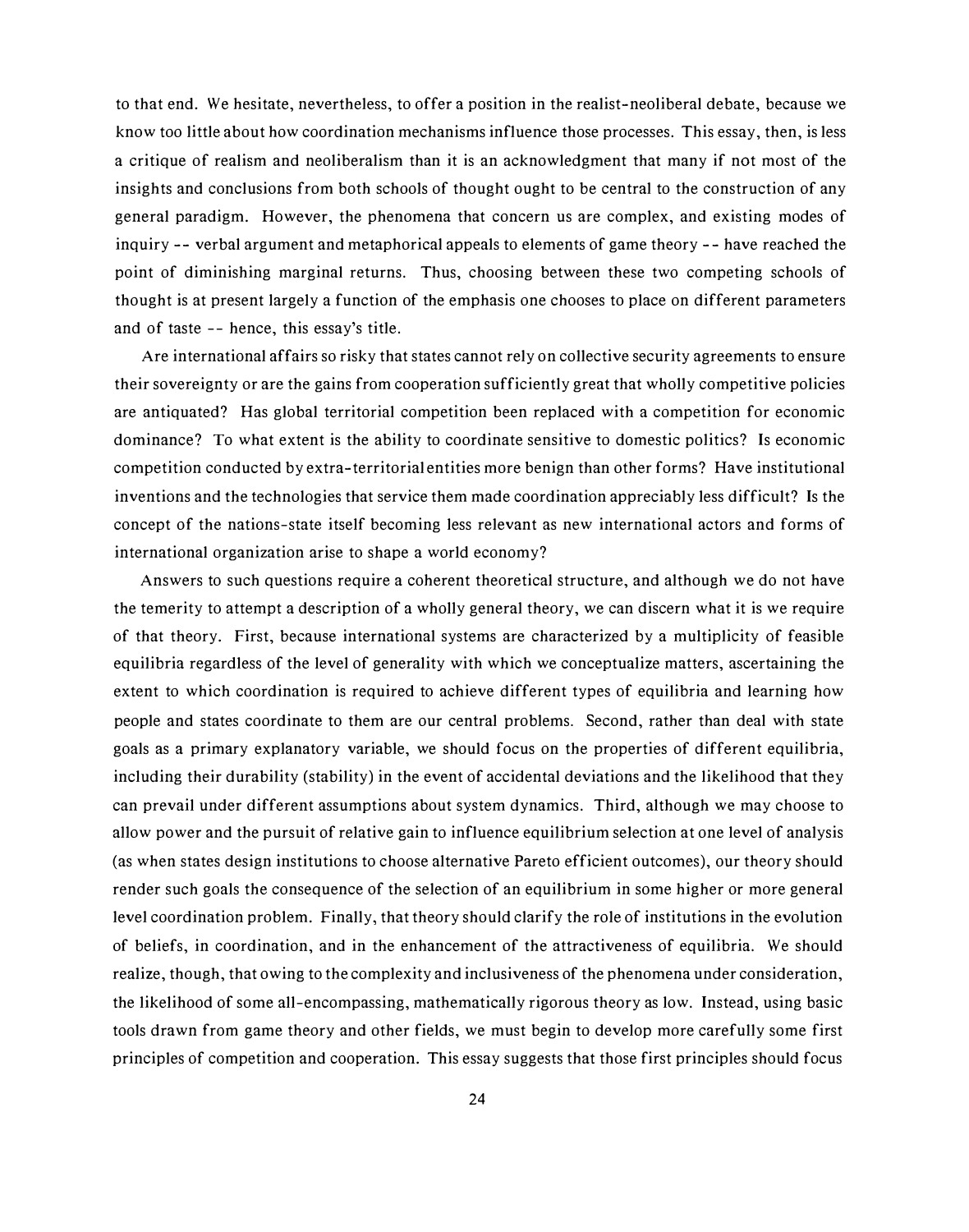on the mechanisms whereby people coordinate strategies so as to achieve and maintain different equilibria and to render cooperative equilibria more impervious to error and misjudgment. But just as neither the scientist nor the engineer attempts to derive theorems about concert hall acoustics or to establish equations in closed analytic form about airfoil design, we should not anticipate theorems about the macro-processes of international politics. Instead, research that makes use of these principles, including principles of game theory's folk theorems, will make heavy use of experience and common sense. Thus, that application will not take the form of rigorous models with arcane notation. Rather, it will be as much an art as it is a science, with perhaps the greatest emphasis placed on art.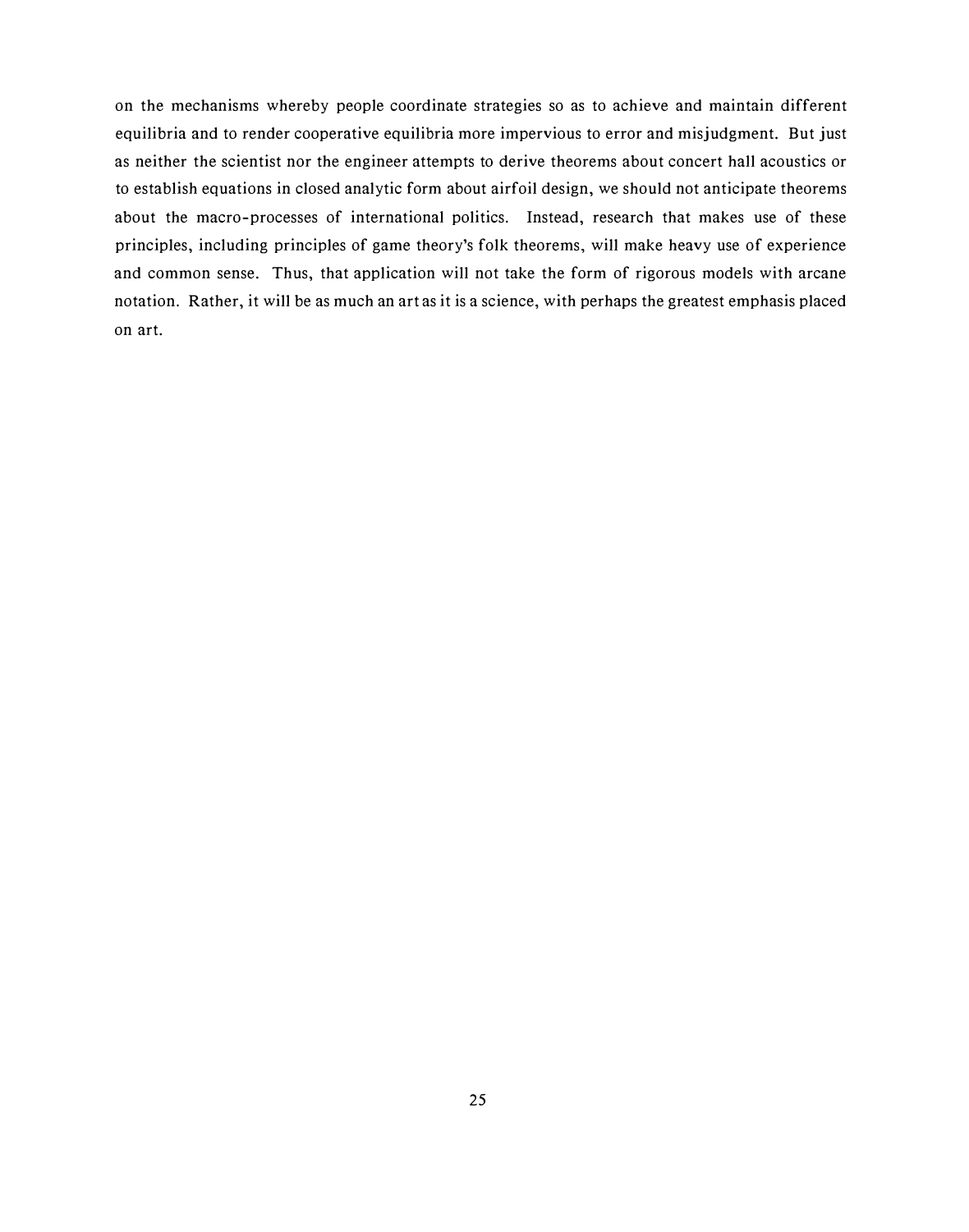#### References

- Arrow, Kenneth. 1951. Social Choice and Individual Values. New Haven: Yale University Press.
- Axelrod, Robert. 1984. The Evolution of Cooperation. NY: Basic Books.
- Axelrod, Robert and Robert 0. Keohane. 1986. "Achieving Cooperation Under Anarchy," in Cooperation Under Anarchy, Kenneth Oye, ed., Princeton: Princeton University Press.
- Binmore, Ken. 1992. Game Theory and the Social Contract I: Playing Fair, mimeo, University of Michigan.
- Brams, Steven. 1978. Paradoxes of Politics. NY: The Free Press.
- Brennan, Geoffrey and James M. Buchanan. 1985. The Reason of Rules. NY: Cambridge University Press.
- Fudenberg, Drew and Jean Tirole. 1991. Game Theory, Cambridge: MIT Press
- Garrett, Geoffrey. 1992. "Power Politics and European Integration," mimeo, Stanford University.
- Grieco, Joseph M. 1988. "Anarchy and the Limits of Cooperation: A Realist Critique of the Newest Liberal Institutionalism," International Organization, 42(3): 485-507
- Grieco, Joseph M. 1990. Cooperation Among Nations: Europe, America, and non-Tariff Barriers to Trade. Ithaca, NY: Cornell University Press.
- Grieco, Joseph M. 1992. "Promoting and Hindering Progress in International Relations Theory," American Political Science Review, forthcoming.
- Hardin, Russell. 1989. "Why a Constitution," in B. Grofman and A. Lijphart, eds. The Federalist Papers and the New Institutionalism. NY: Agathon Press.
- Holsti, Kai J. 1985. "Politics in Command: Foreign Trade as National Security Policy," International Organization, 40(3): 643-71.
- Keohane, Robert 0. 1984. After Hegemony. Princeton: Princeton University Press.
- Keohane, Robert 0. 1989. International Institutions and State Power. Boulder, Westview Press.
- Krasner, Stephen D. 1983. International Regimes. Ithaca: Cornell University Press.
- Krasner, Stephen D. 1991. "Global Communications and National Power: Life on the Pareto Frontier," World Politics, 43(3): 336-66.
- Kuhn, Thomas S. 1970. The Structure of Scientific Revolutions. 2nd ed., Chocago: University of Chicago Press.
- Myerson, Roger B. 1991. Game Theory: Analysis of Conflict. Cambridge: Harvard University Press.
- Niou, Emerson M.S. and Peter C. Ordeshook. 1990. "Stability in Anarchic International Systems," American Political Science Review, 84(4): 1207-34.